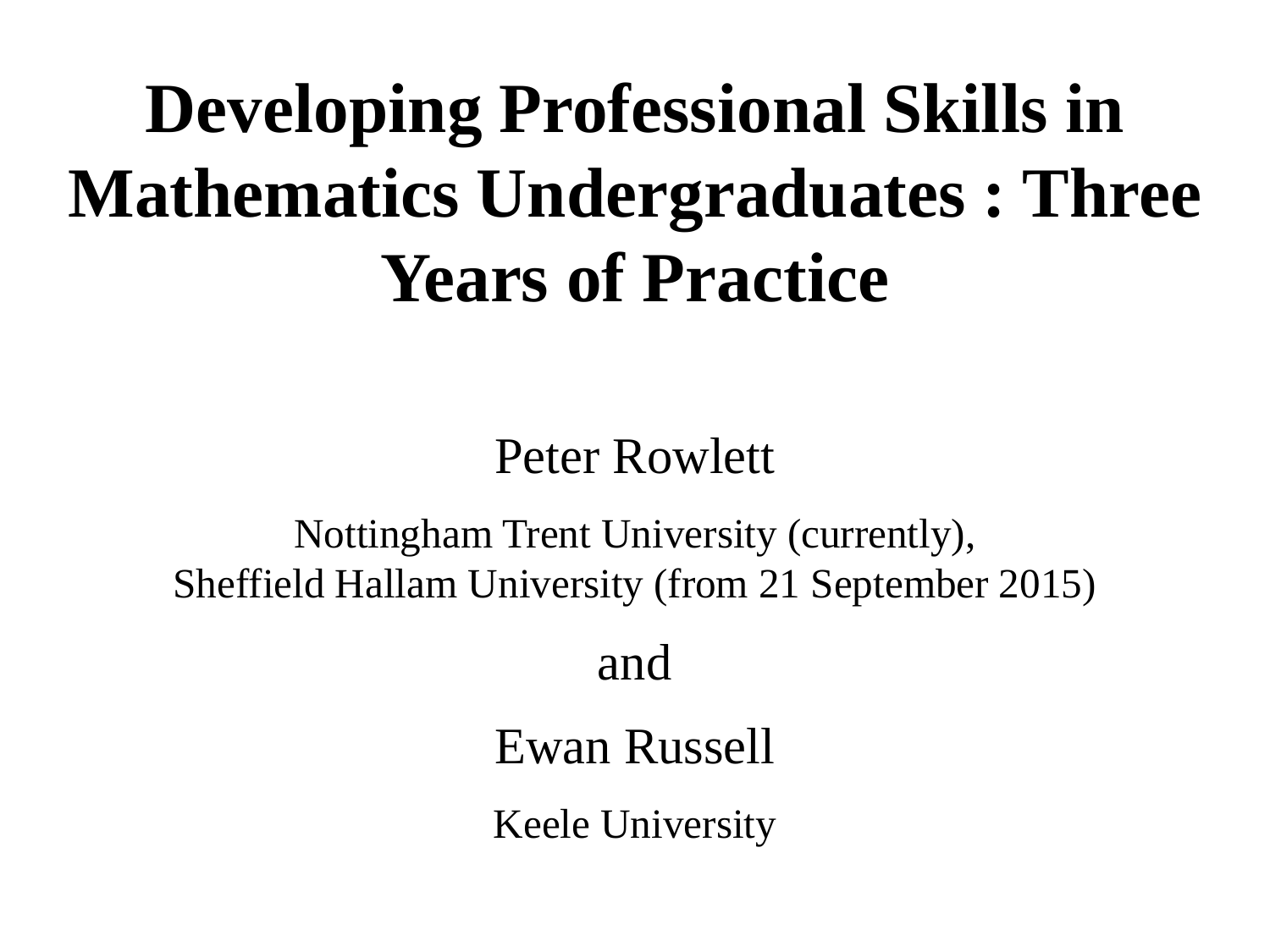# **Setting the scene**

- Mathematics graduates need transferable skills to "use their knowledge effectively" (Challis et al., 2002; p. 89) and it is "incumbent on us, as teachers, to help our students to learn and develop these skills" (p. 80).
- Employers report that graduates are technically competent but lack professional skills (Lowndes and Berry, 2003), and few recent graduates believe their degrees developed those skills that were "of substantial importance in the workplace" (Inglis, Croft and Matthews, 2012; p. 27).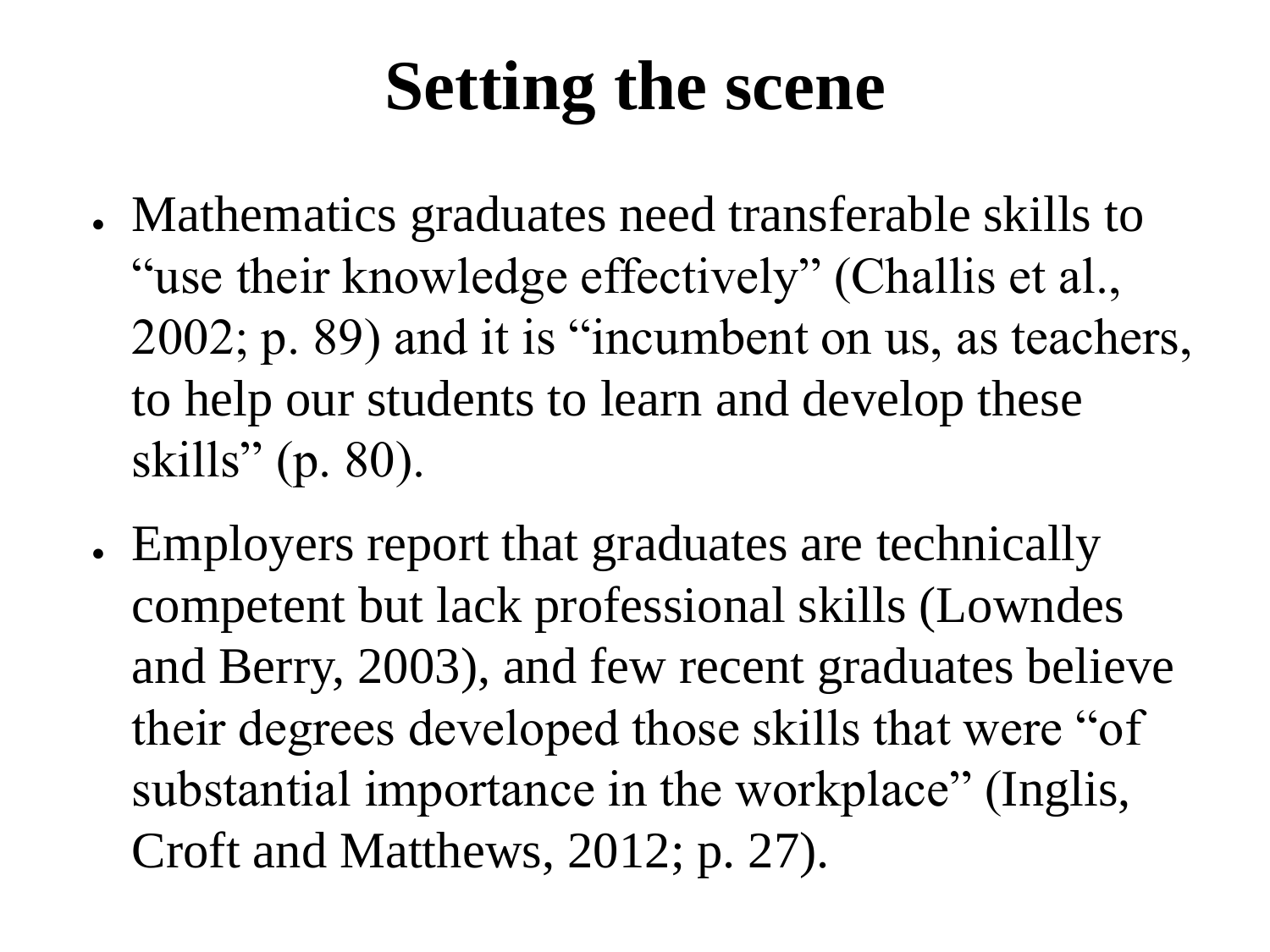# **Employability at Keele**

- Key component of Distinctive Keele Curriculum (DKC).
- University push for staff to discuss and devote time to these skills.
- Keele University Skills Portfolio (KUSP) and ILM accreditation.







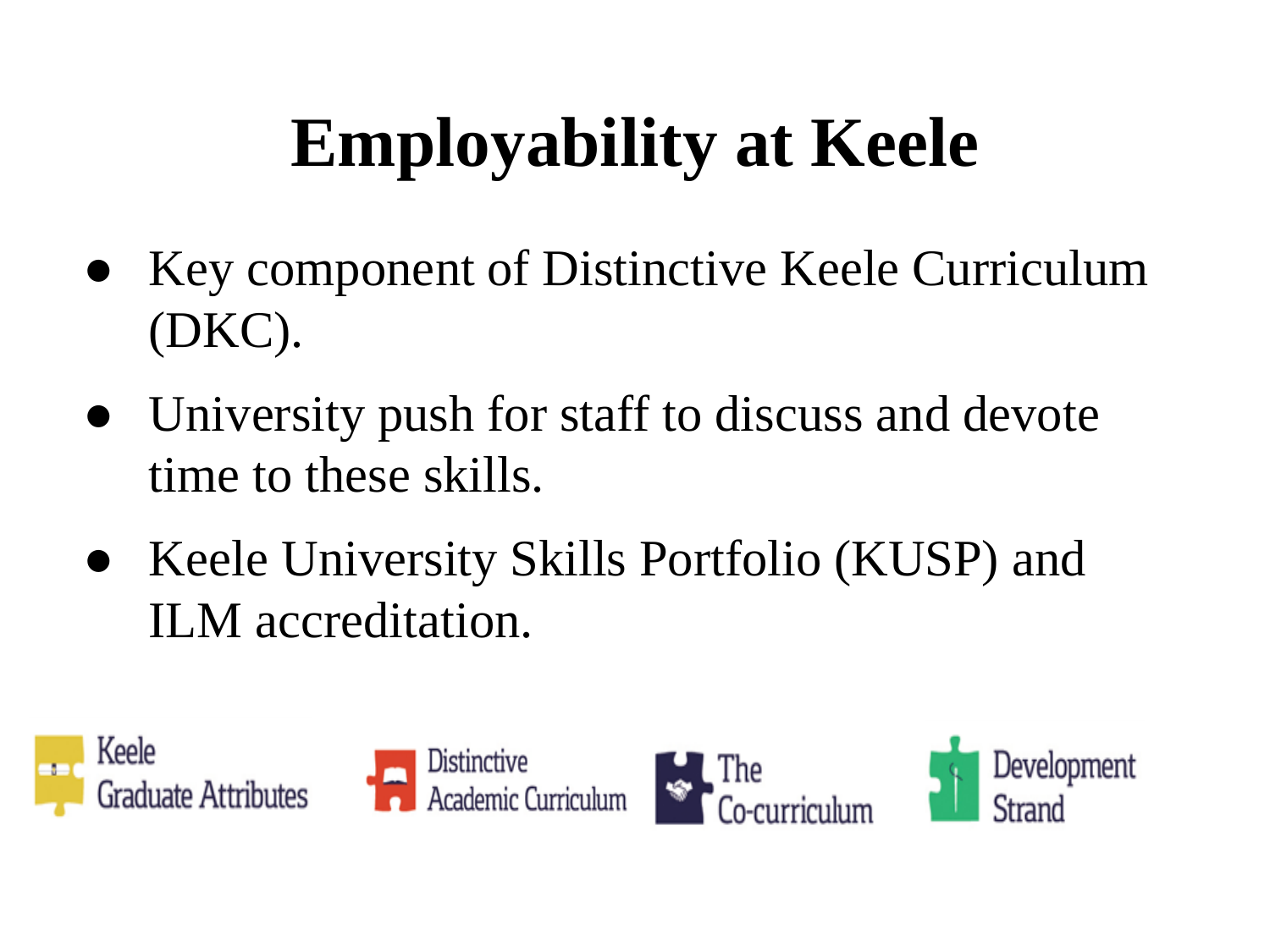### **'Professional Mathematics'**

- 15 credit, one semester, optional module for final year mathematics and joint honours students with no pre-, post- or co-requisites, created for 2012/13 by PR and led since then by ER.
- The module intends to develop skills which are needed in employment or when undertaking a research degree but which "may not be developed by traditional mathematics teaching" (module document).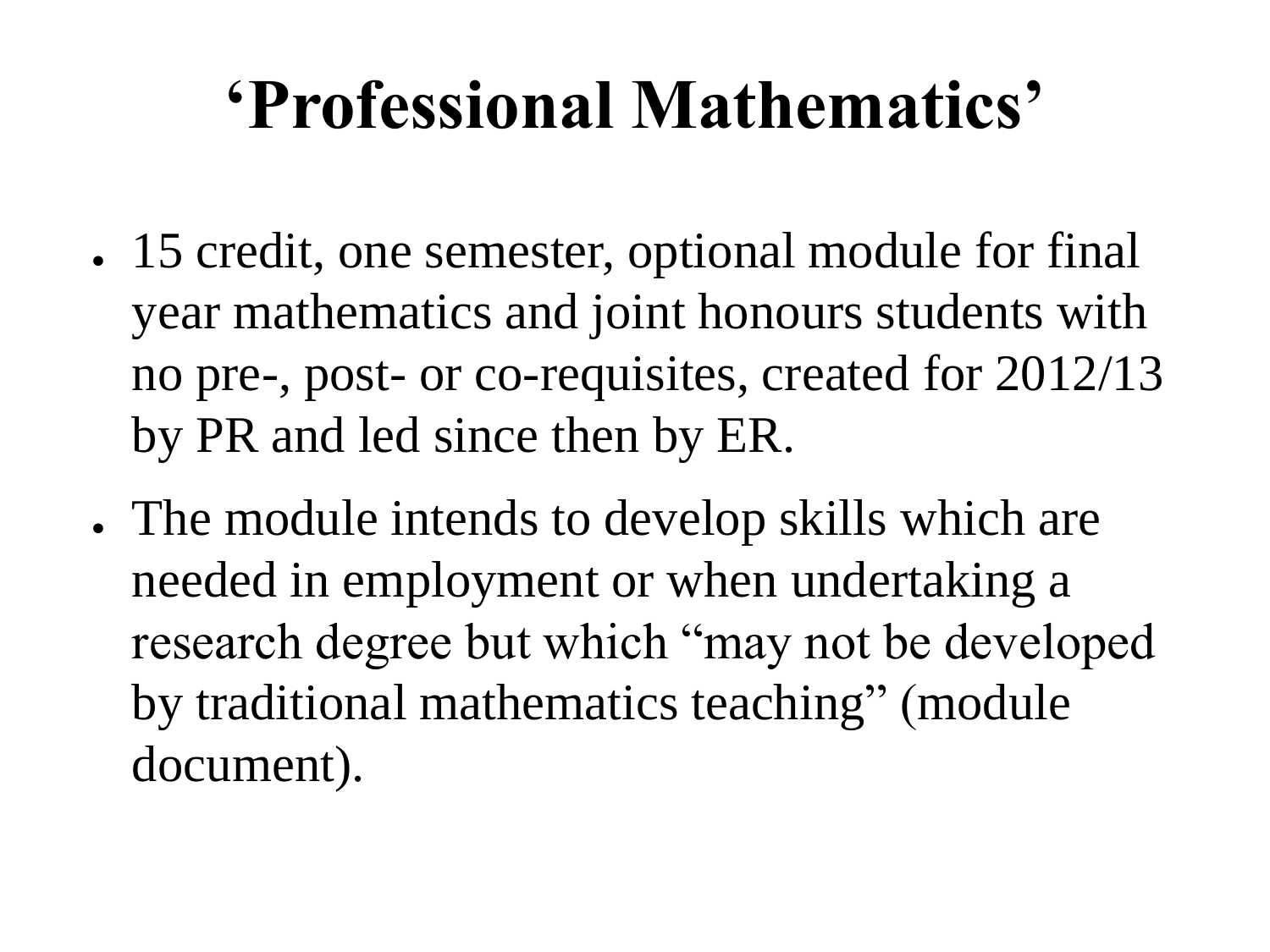### **Module Design**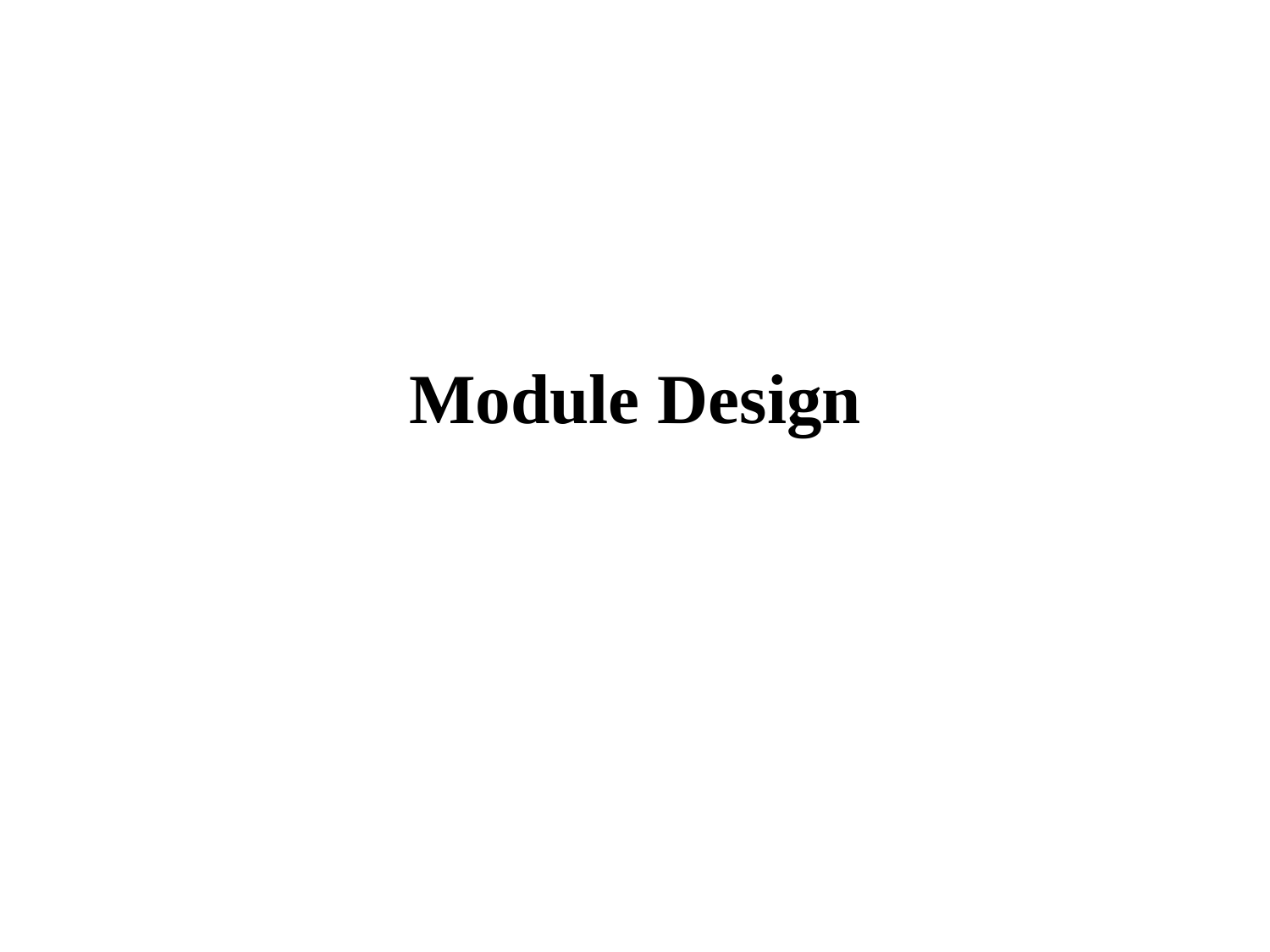# **Assessment for employability**

- Traditional methods "strong" for "the attainment of knowledge" but make "more limited contributions to other elements" (Hibberd, 2005; p. 6).
- Waldock (2011) argues for developing graduate skills using alternative methods of assessment which encourage skills development alongside mathematical content.
- Hibberd (2002) recommends group project work for "a more active learning of mathematics, and an appreciation and acquisition of associated key skills" (p. 159).
- Professional Mathematics is, therefore, based around group projects.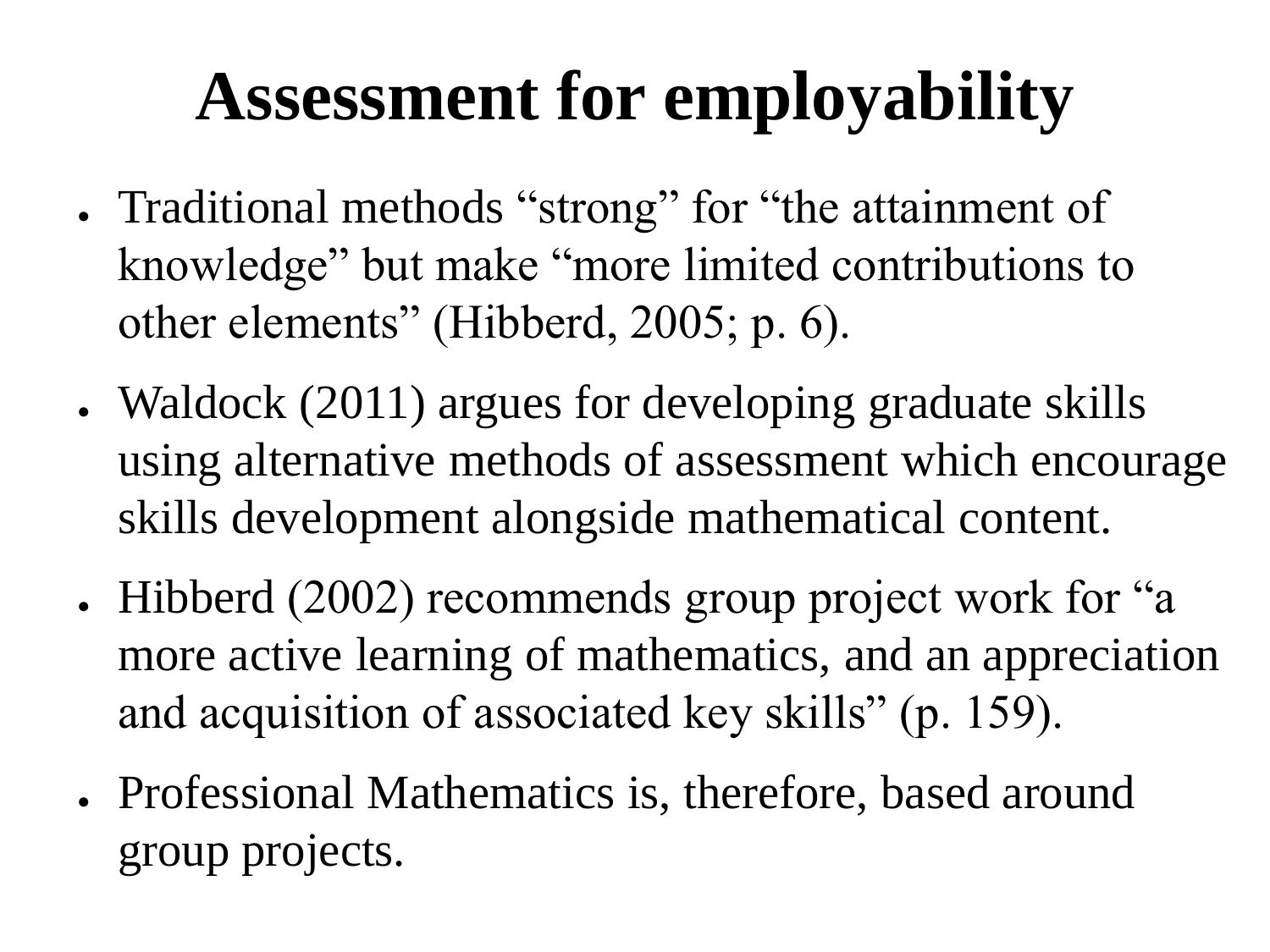# **Employer engagement**

- Chadwick et al. (2012) suggest that work-related learning requires "realism", though moderated by practical constraints, and recommend "authenticity" can be provided by "employer engagement" (p. 51).
- This may be because students value advice from industrial representatives over that from academics or careers staff (Chadwick, Sandiford and Percy, 2011).
- However, direct employer engagement is resourceintensive and not always felt to be crucial; for example, Benjamin et al. (2012) created a shared resource bank of industrially-inspired projects for use where access to employers is not available.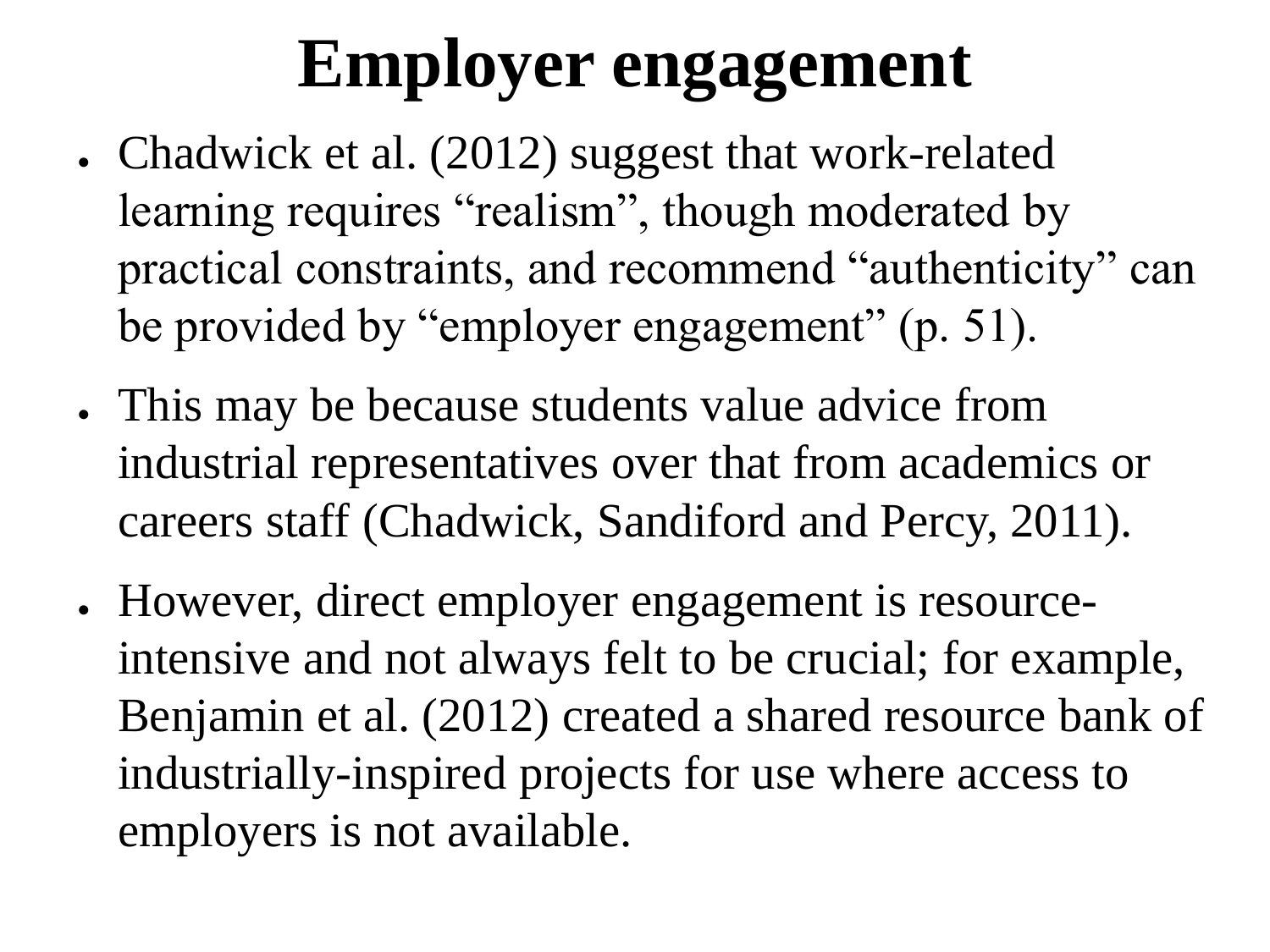# **Intended learning outcomes**

- Problem-solving.
- Communication skills.
- Group work.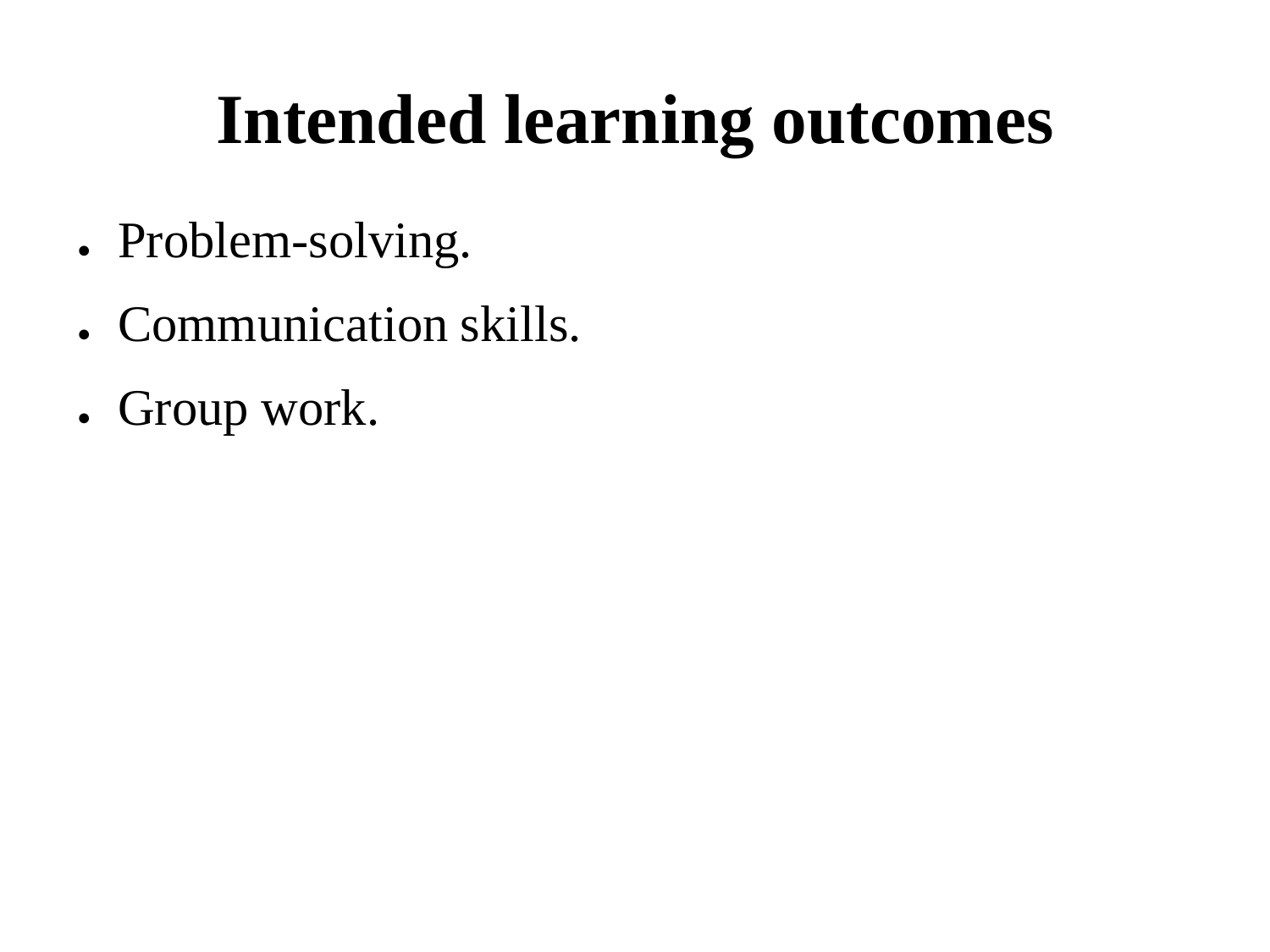# **Intended learning outcomes**

- Problem-solving:
	- The ability to **work in-depth** on a problem over an **extended period of time**;
	- Enhanced problem-solving skills, including the ability to apply mathematical knowledge in **real-world scenarios**.
- Communication skills:
	- Report writing skills;
	- Oral presentation skills;
	- Ability to communicate results **using different methods**;
	- Ability to communicate results **to audiences of differing mathematical abilities**.
- Group work:
	- Enhanced team working skills;
	- An appreciation of **how groups operate**.
- Ability to articulate graduate skills.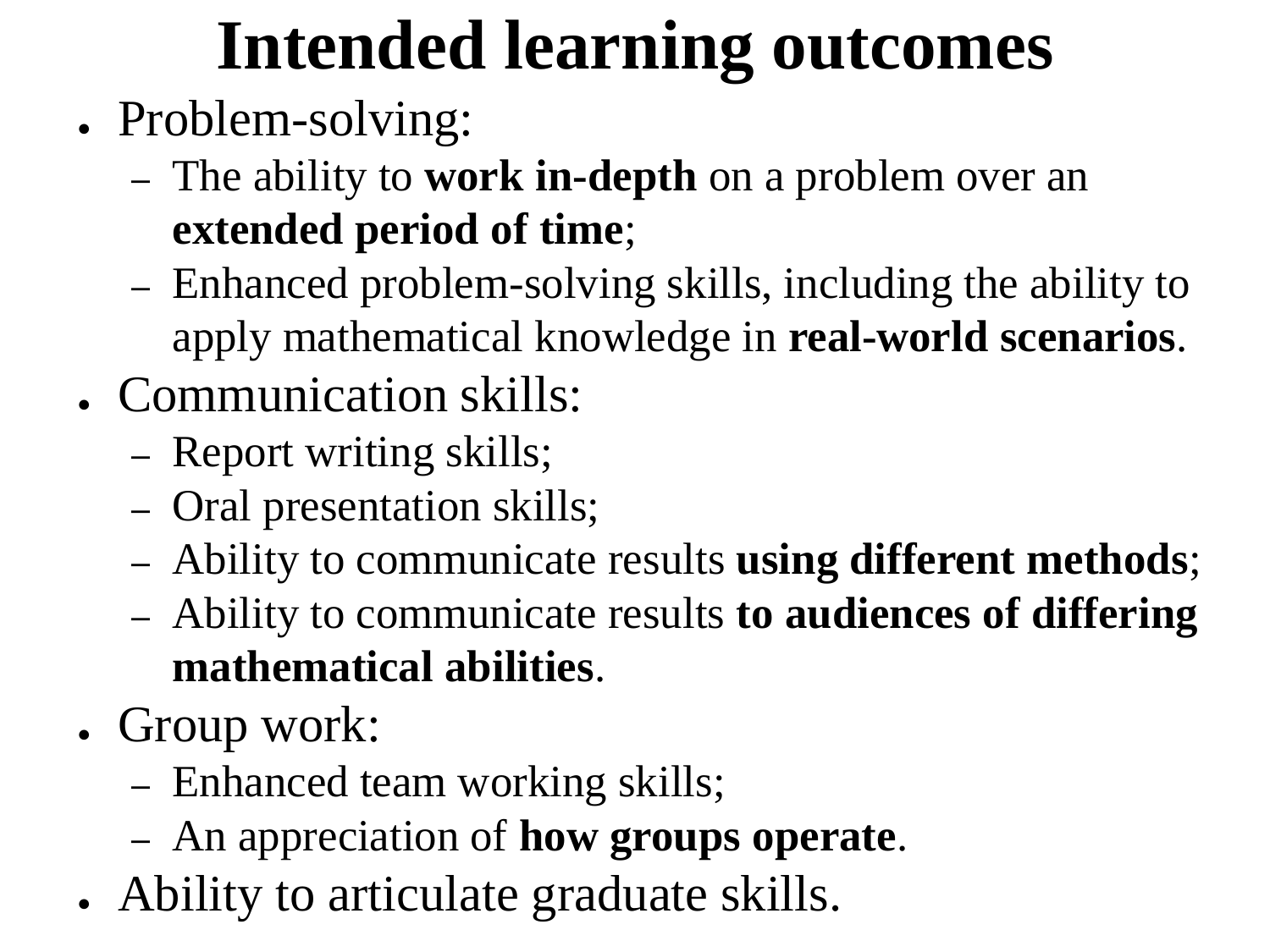# **How much to use group projects?**

- I decided on three aspects:
	- a project to learn about group working;
	- a project to learn about working for a client;
	- a project to learn about communicating to 'the public'.\*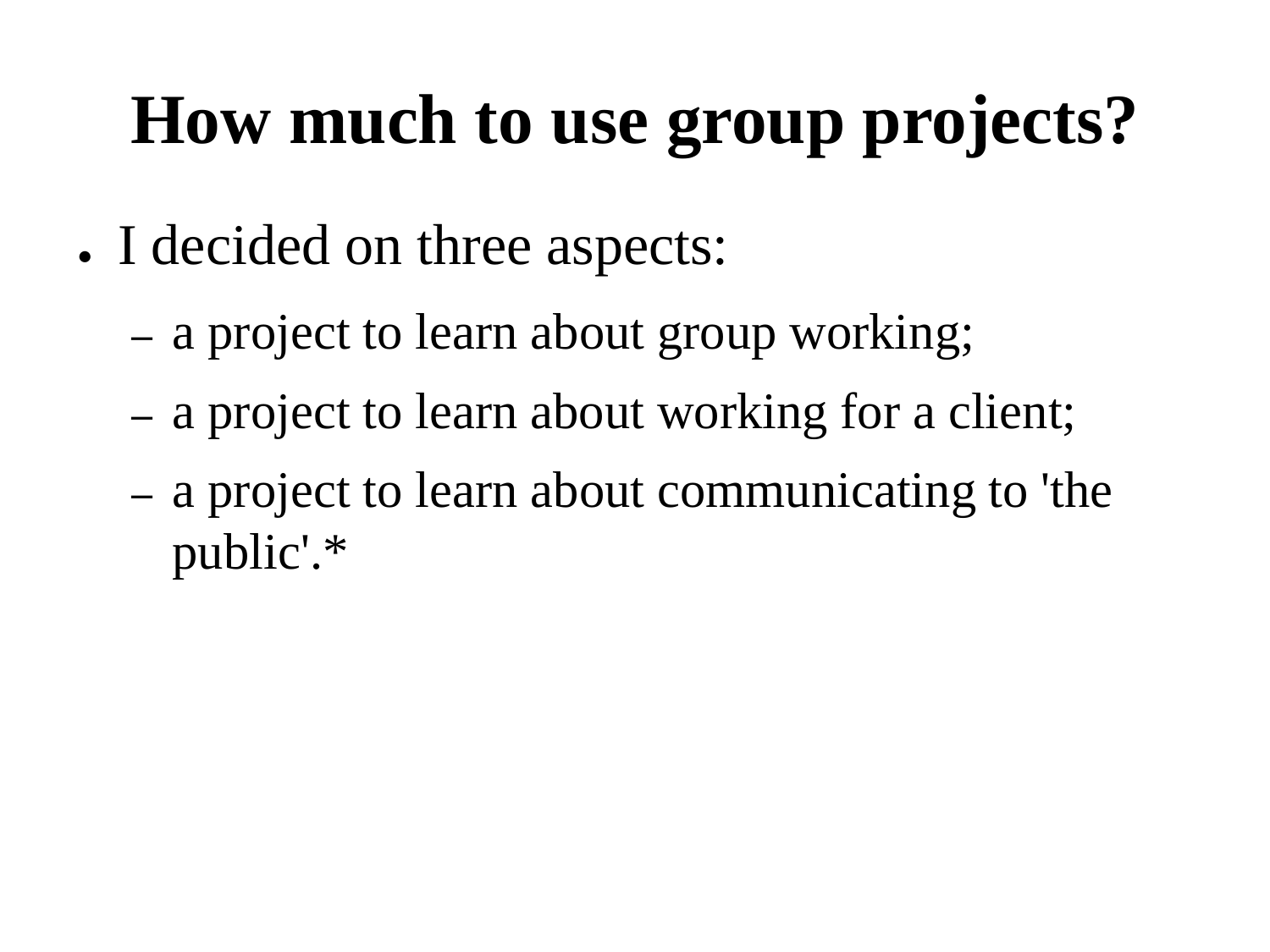# **Non-group work**

- Five individual assignments, to go along with the group projects (20% of the module mark).
	- Three reflective essays (300-500 words):
		- 'How our group operated and my part in it' (group project 1);
		- 'What the client wants' (group project 2);
		- The difference between mathematics at university and applying mathematics in the real world' (group project 3).
	- Two mathematical assignments, connected to group projects 2 and 3.
	- Group management (via minutes of meetings) (10%).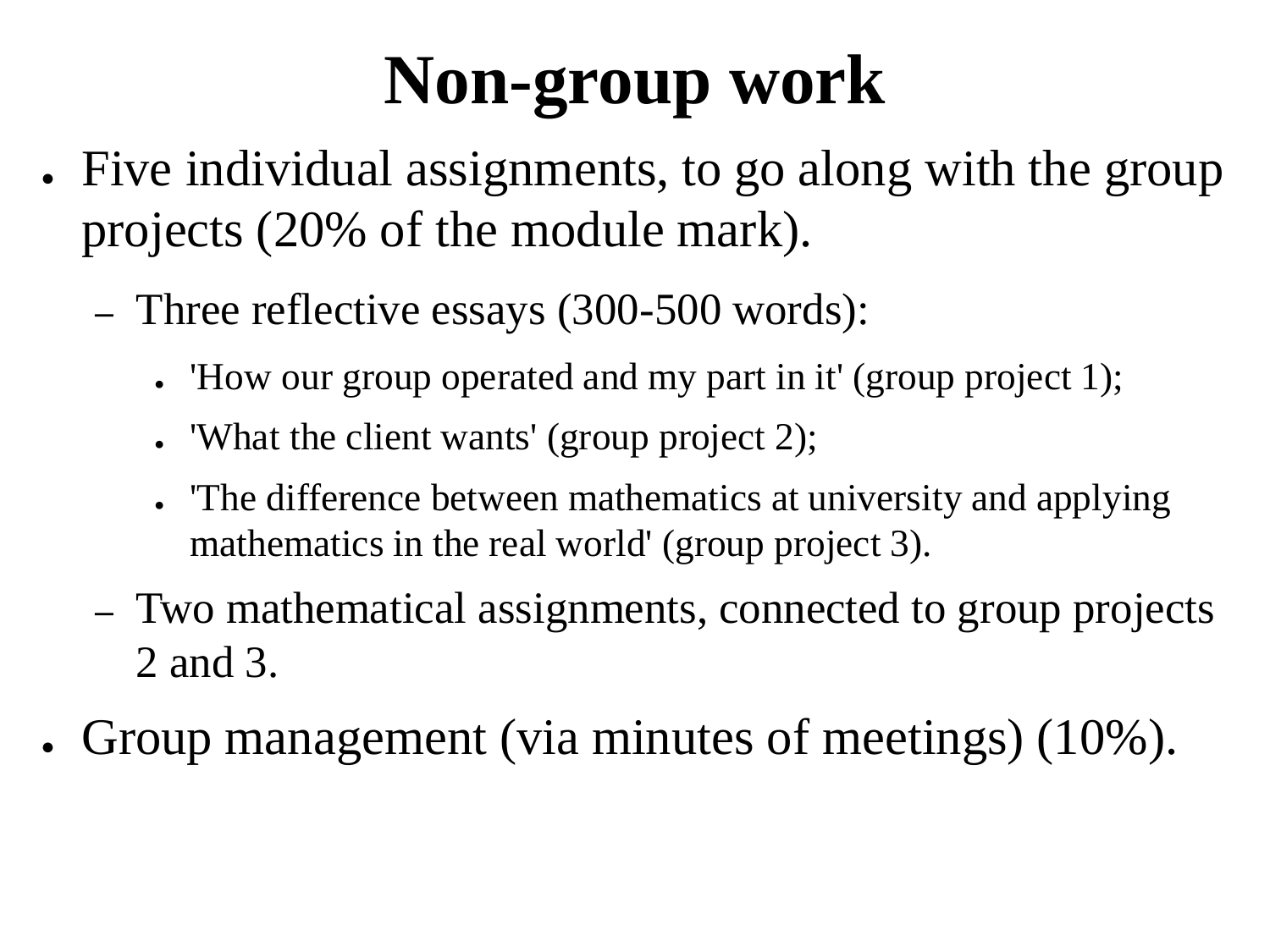### **Group Project 3**

First Year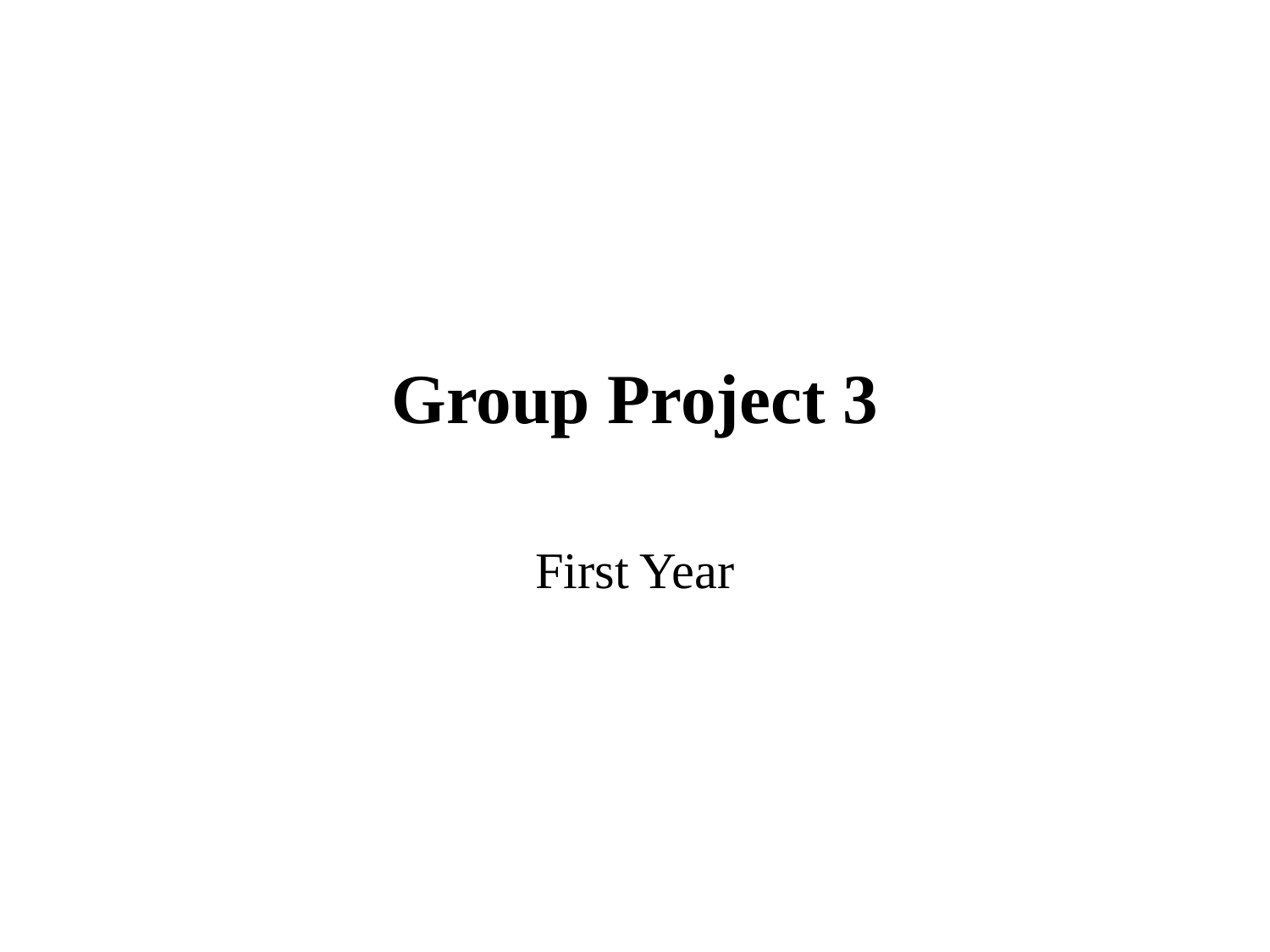#### **A project to learn about communicating to 'the public'**

- During the Olympics and Paralympics, I ran a PHP script to save about 3 million public tweets.
- Offered students as much or as little of the data as they wanted (or could handle).
- They had to choose a question and design a project as a group (statistics, language processing, OR, graph theory (network theory), algorithm design, computational methods, etc. etc.).
- Assessment via mathematical report, public lecture (to staff), and via audio report (radio or podcast).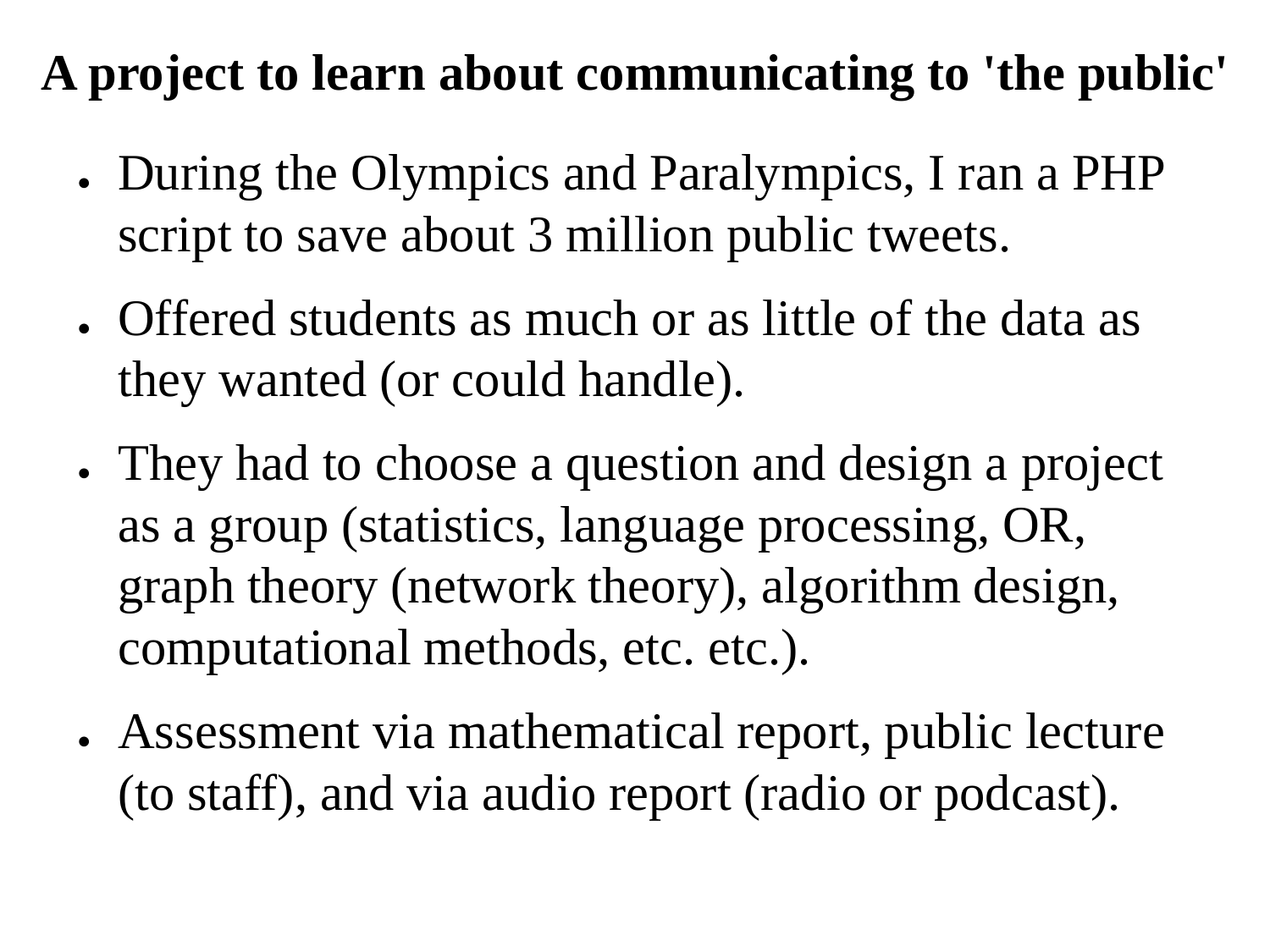#### **Student feedback – greater freedom over task**

- "It was good to be given more freedom, but this was more than we ever had been before and took a while to come to terms with it all."
- "Felt that there was too much freedom in choosing our own project, this meant that we could easily put ourselves into trouble."
- "Although others in my group disagree i felt it was quite good as it gave independence and that if we got stuck we had to figure it out ourselves rather than being guided to the answer by someone".
- "It was good to be able to interpret the question in our own way. However, it was frustrating when we couldn't get told if we were doing it right."
- "I felt we should have been given abit more guidance."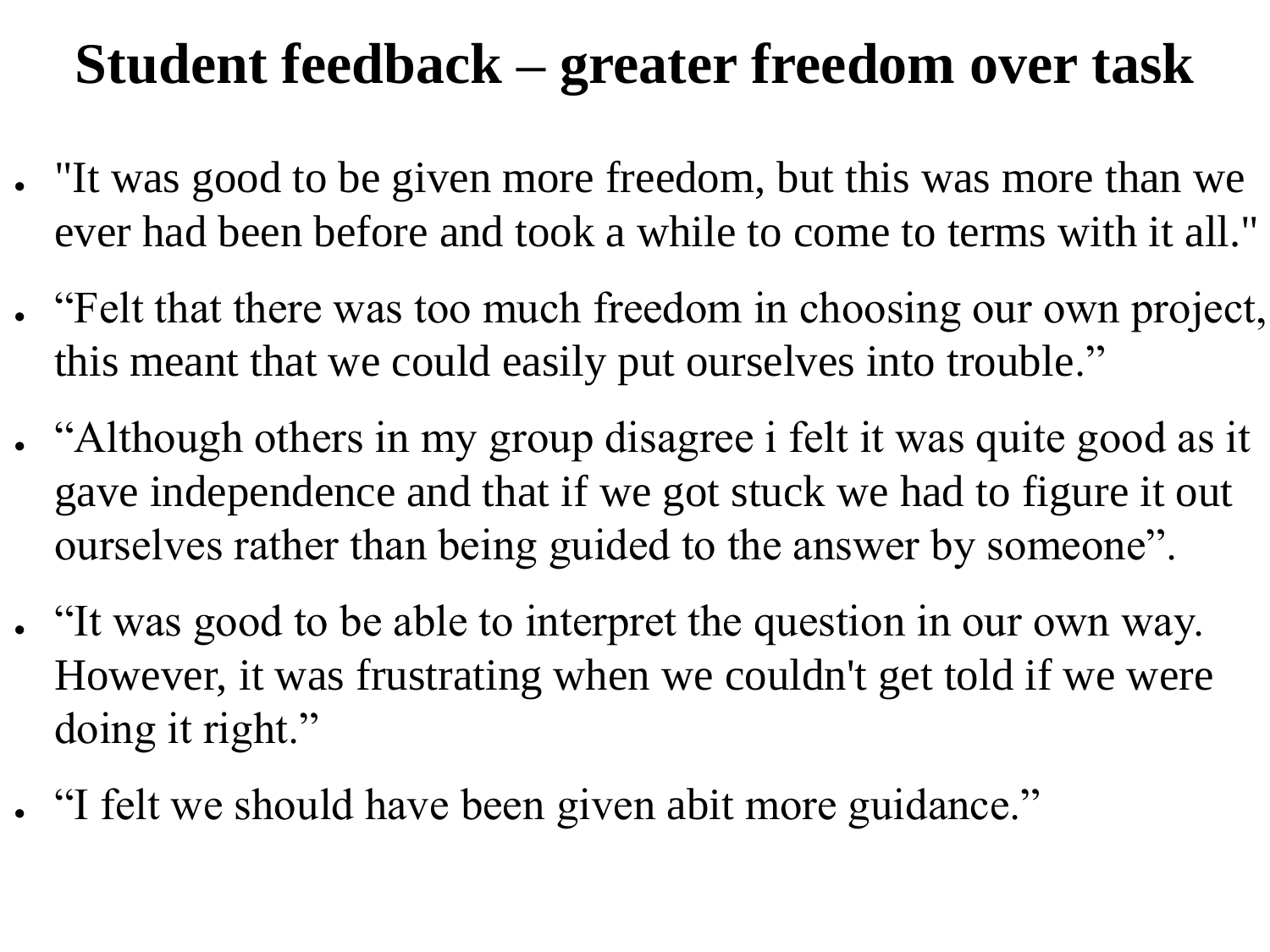## **Group Project 3**

Second and Third Years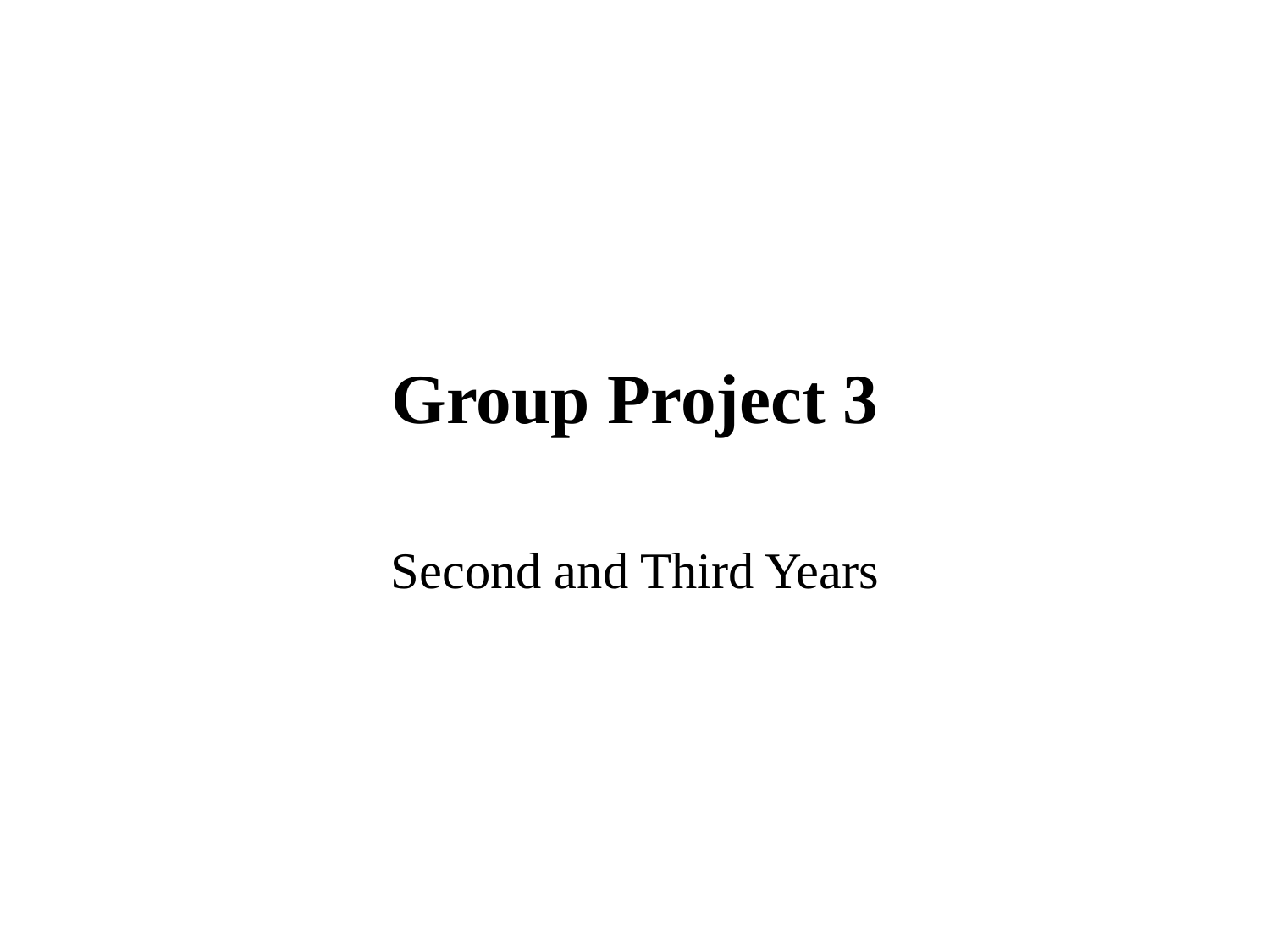# **Project 3 - Aims**

- To give students more independence and responsibility over their work.
- To replicate the experience of working for a mathematical consultancy.
- To provide experience of working with a domain expert in an unfamiliar topic area.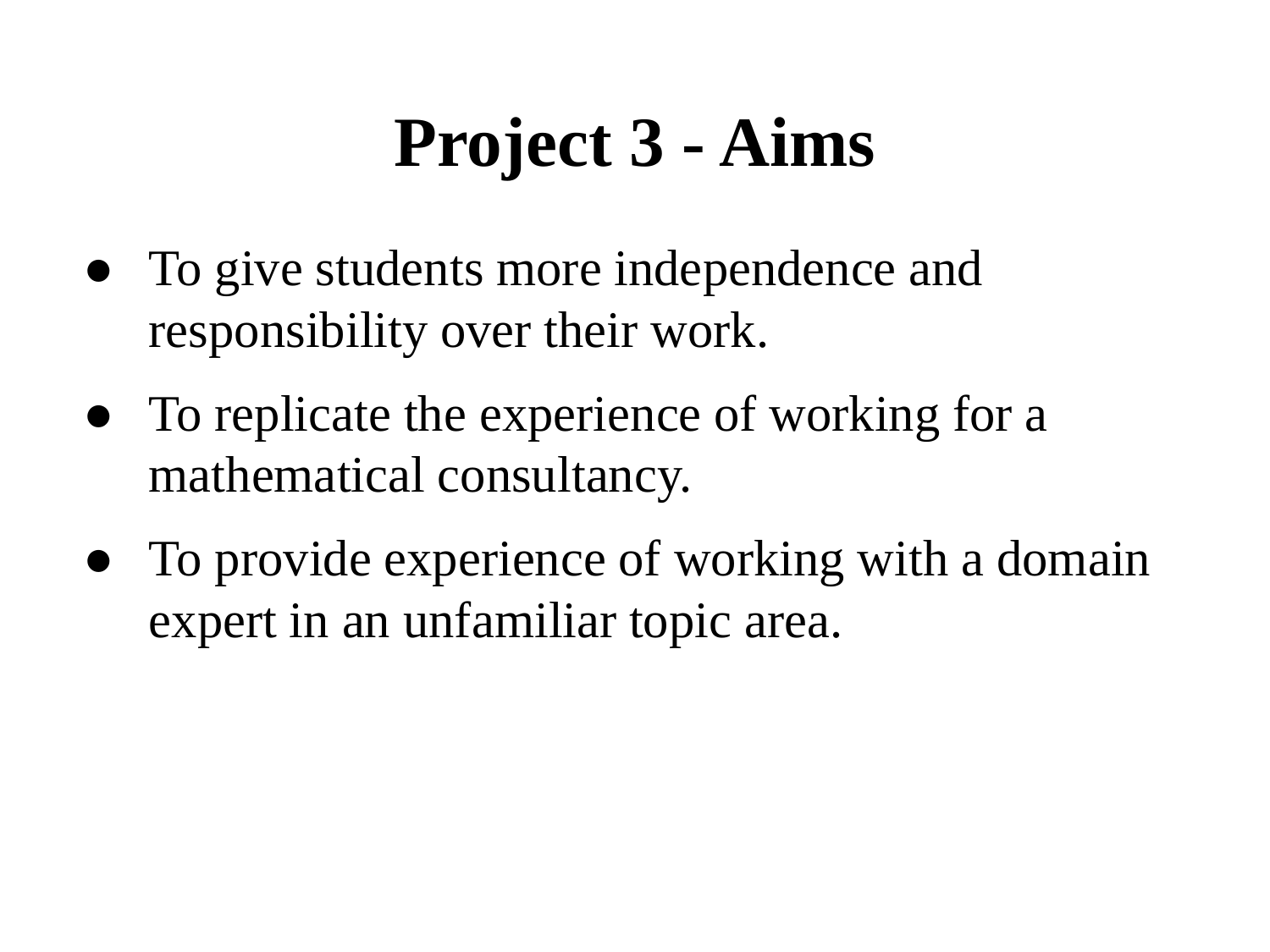# **Project 3**

- Raw data supplied by expert (industrial partner).
- Groups must decide on their own research question to investigate for 6 weeks.



|            | $P$ <b>D</b> $\mathbf{H}$ $\mathbf{R}$ $\mathbf{B}$ $\mathbf{B}$ $\mathbf{B}$ $\mathbf{B}$ $\mathbf{B}$ $\mathbf{A}$ $\mathbf{B}$ $\mathbf{C}$ $\mathbf{A}$ $\mathbf{C}$ $\mathbf{A}$ $\mathbf{C}$ $\mathbf{A}$ $\mathbf{C}$ $\mathbf{A}$ $\mathbf{C}$ |              |                          |                           |               |                   |              | 請<br>$\overline{a}$                                                   | 100% - @          |              |              |
|------------|--------------------------------------------------------------------------------------------------------------------------------------------------------------------------------------------------------------------------------------------------------|--------------|--------------------------|---------------------------|---------------|-------------------|--------------|-----------------------------------------------------------------------|-------------------|--------------|--------------|
|            | New Open Save Print Import                                                                                                                                                                                                                             |              |                          |                           |               |                   |              | Copy Paste Format Unio Redo AutoSum Sort A-Z Sort Z-A Gallery Toolbox | 700 <sub>cm</sub> | Helo         |              |
|            |                                                                                                                                                                                                                                                        |              |                          | <b>Sheets</b>             | <b>Charts</b> | SmartArt Graphics |              | WordArt                                                               |                   |              |              |
| $\Diamond$ | A                                                                                                                                                                                                                                                      | R            | c                        | $\overline{D}$            | F             | ¢                 | G            | H                                                                     |                   |              |              |
|            | ProbeID                                                                                                                                                                                                                                                | GSM475656    | GSM475657                | GSM475658                 | GSM475659     | GSM475660         | GSM475656    | GSM475657                                                             | GSM475658         | GSM475659    | GSM475660    |
|            | 1007 s at                                                                                                                                                                                                                                              | 0.6025324    | 0.19316182               | $-0.677538$               | $-0.3604422$  | 0.17900302        | 0.6025324    | 0.19316182                                                            | $-0.677538$       | $-0.3604422$ | 0.17900302   |
| 3          | 1053 at                                                                                                                                                                                                                                                | 1.007996     | $-1.1153966$             | $-0.1598286$              | $-0.5415392$  | $-0.7381741$      | 1.007996     | $-1.1153966$                                                          | $-0.1598286$      | $-0.5415392$ | $-0.7381741$ |
| 4          | 117 at                                                                                                                                                                                                                                                 | $-0.0626524$ | $-0.7902201$             | 0.0714298                 | $-0.4716865$  | $-0.1071497$      | $-0.0626524$ | $-0.7902201$                                                          | 0.0714298         | $-0.4716865$ | $-0.1071497$ |
| ¢.         | 121 家                                                                                                                                                                                                                                                  | 1.0119996    | 0.22818948               | $-1.9908979$              | $-0.4129386$  | 0.7835351         | 1.0119996    | 0.22818948                                                            | $-1.9908979$      | $-0.4129386$ | 0.7835351    |
| 6          | 1255_c_at                                                                                                                                                                                                                                              | 2.328666     | 0.01311761               | $-0.3321877$              | $-0.0158898$  | $-0.3256279$      | 2.328666     | 0.01311761                                                            | $-0.3321877$      | $-0.0158898$ | $-0.3256279$ |
|            | 7 1294 at                                                                                                                                                                                                                                              | $-0.7724094$ | $-0.0041448$             | 0.3540935                 | 0.75828457    | 0.43585715        | $-0.7724094$ | $-0.0041448$                                                          | 0.3540935         | 0.75828457   | 0.43585715   |
|            | 8 1316 at                                                                                                                                                                                                                                              | 1,8812339    | 1.7583072                | $-1.7197945$              | $-0.1329822$  | 0.54258776        | 1.8812339    | 1,7583072                                                             | $-1.7197945$      | $-0.1329822$ | 0.54258776   |
|            | 9 1320 at                                                                                                                                                                                                                                              | $-0.2006144$ | 0.5435593                | 0.8769756                 | 0.602068      | $-0.1855693$      | $-0.2006144$ | 0.5435593                                                             | 0.8769756         | 0.602068     | $-0.1855693$ |
|            | 10 1405 i at                                                                                                                                                                                                                                           | 0.5095527    | 0.57218146               | 0.08552994                | 0.40088323    | $-0.2393195$      | 0.5095527    | 0.57218146                                                            | 0.08552994        | 0.40088323   | $-0.2393195$ |
|            | 11 1431 at                                                                                                                                                                                                                                             | $-0.0962275$ | $-0.3288608$             | 0.19355437                | 0.42478633    | $-0.0995305$      | $-0.0962275$ | $-0.3288608$                                                          | 0.19355437        | 0.42478633   | $-0.0995305$ |
|            | 12 1438 at                                                                                                                                                                                                                                             | 1.1716307    | $-0.3478868$             | $-0.6892504$              | $-0.6571428$  | $-0.4316459$      | 1.1716307    | $-0.3478868$                                                          | $-0.6892504$      | $-0.6571428$ | $-0.4316459$ |
|            | 13 1487 at                                                                                                                                                                                                                                             | $-0.6879891$ | $-0.7973489$             | $-0.7847958$              | $-0.2988045$  | 0.36704266        | $-0.6879891$ | $-0.7973489$                                                          | $-0.7847958$      | $-0.2988045$ | 0.36704266   |
|            | 14 1494 f at                                                                                                                                                                                                                                           | 1,182922     | 0.5458729                | $-0.433569$               | $-0.353471$   | 0.2889009         | 1.182922     | 0.5458729                                                             | $-0.433569$       | $-0.353471$  | 0.2889009    |
|            | 15 1552256 a at                                                                                                                                                                                                                                        | 2.2442799    | $-0.4462985$             | $-0.2924392$              | 0.00128528    | 0.25613037        | 2,2442799    | $-0.4462985$                                                          | $-0.2924392$      | 0.00128528   | 0.25613037   |
|            | 16 1552257 a at 0.60391754                                                                                                                                                                                                                             |              | $-0.3254536$             | $-0.3559788$              | $-0.5117407$  | $-0.157033$       | 0.60391754   | $-0.3254536$                                                          | $-0.3559788$      | $-0.5117407$ | $-0.157033$  |
|            | 17 1552258 at                                                                                                                                                                                                                                          | 0.07013843   | $-0.1282495$             | 0.8163937                 | $-0.4106797$  | $-0.0521664$      | 0.07013843   | $-0.1282495$                                                          | 0.8163937         | $-0.4106797$ | $-0.0521664$ |
|            | 18 1552261 at                                                                                                                                                                                                                                          | 2.1537864    | $-0.3000014$             | $-0.3325359$              | 0.02727758    | 0.47420725        | 2.1537864    | $-0.3000014$                                                          | $-0.3325359$      | 0.02727758   | 0.47420725   |
|            | 19 1552263 at                                                                                                                                                                                                                                          |              | $-0.918723$ $0.34499824$ | 0.3353535                 | 0.3238384     | $-0.635966$       | $-0.918723$  | 0.34499824                                                            | 0.3353535         | 0.3238384    | $-0.635966$  |
|            | 20 1552264 a at                                                                                                                                                                                                                                        | $-2.1199062$ | $-0.83264$               | $-0.1741965$              | 0.15257958    | $-0.4294158$      | $-2.1199062$ | $-0.83264$                                                            | $-0.1741965$      | 0.15257958   | $-0.4294158$ |
|            | 21 1552266 at                                                                                                                                                                                                                                          | $-0.1503539$ | $-0.4383096$             | 0.00625329                | $-0.4316555$  | $-0.63362$        | $-0.1503539$ | $-0.4383096$                                                          | 0.00625329        | $-0.4316555$ | $-0.63362$   |
|            | 22 1552269 at                                                                                                                                                                                                                                          | 0.00610567   | 1.9986593                | $-0.1229573$              | $-0.5280119$  | 0.5293166         | 0.00610567   | 1,9986593                                                             | $-0.1229573$      | $-0.5280119$ | 0.5293166    |
|            | 23 1552271 at                                                                                                                                                                                                                                          | 0.5587068    | $-0.927527$              | $-1.2287322$              | $-0.5561693$  | 0.00275744        | 0.5587068    | $-0.927527$                                                           | $-1.2287322$      | $-0.5561693$ | 0.00275744   |
|            | 24 1552272 a at 0.05685004                                                                                                                                                                                                                             |              | $-0.2139209$             | $-0.6711314$              | $-0.7561929$  | 0.8036677         | 0.05685004   | $-0.2139209$                                                          | $-0.6711314$      | $-0.7561929$ | 0.8036677    |
|            | 25 1552274 at                                                                                                                                                                                                                                          | $-2.064218$  | $-0.7472956$             | 1,4428427                 | $-0.9342654$  | $-0.4722348$      | $-2.064218$  | $-0.7472956$                                                          | 1,4428427         | $-0.9342654$ | $-0.4722348$ |
|            | 26 1552275 s.at                                                                                                                                                                                                                                        | $-2.0883887$ | $-0.7747383$             | 1.1617047                 | 0.63631165    | $-0.2251689$      | $-2.0883887$ | $-0.7747383$                                                          | 1.1617047         | 0.63631165   | $-0.2251689$ |
|            | 27 1552276 a at                                                                                                                                                                                                                                        | 2.453442     |                          | $-0.6551982$ $0.50086373$ | 0.9680212     | 2.0542095         | 2.453442     | $-0.6551982$                                                          | 0.50086373        | 0.9580212    | 2.0542095    |
|            | 28 1552277 a at 0.01508948 -0.8362163                                                                                                                                                                                                                  |              |                          | $-0.2443267$              | $-0.5174826$  | $-0.7129148$      | 0.01508948   | $-0.8362163$                                                          | $-0.2443267$      | $-0.5174826$ | $-0.7129148$ |
|            | 30 HESTER - A SERVICE ARCHIVA ARCHIVAN A FRENCH A CASCONA                                                                                                                                                                                              |              |                          |                           |               |                   |              | A 300030 A 2000301 A 0003303 A EDITATIV A EASTRONA                    |                   |              |              |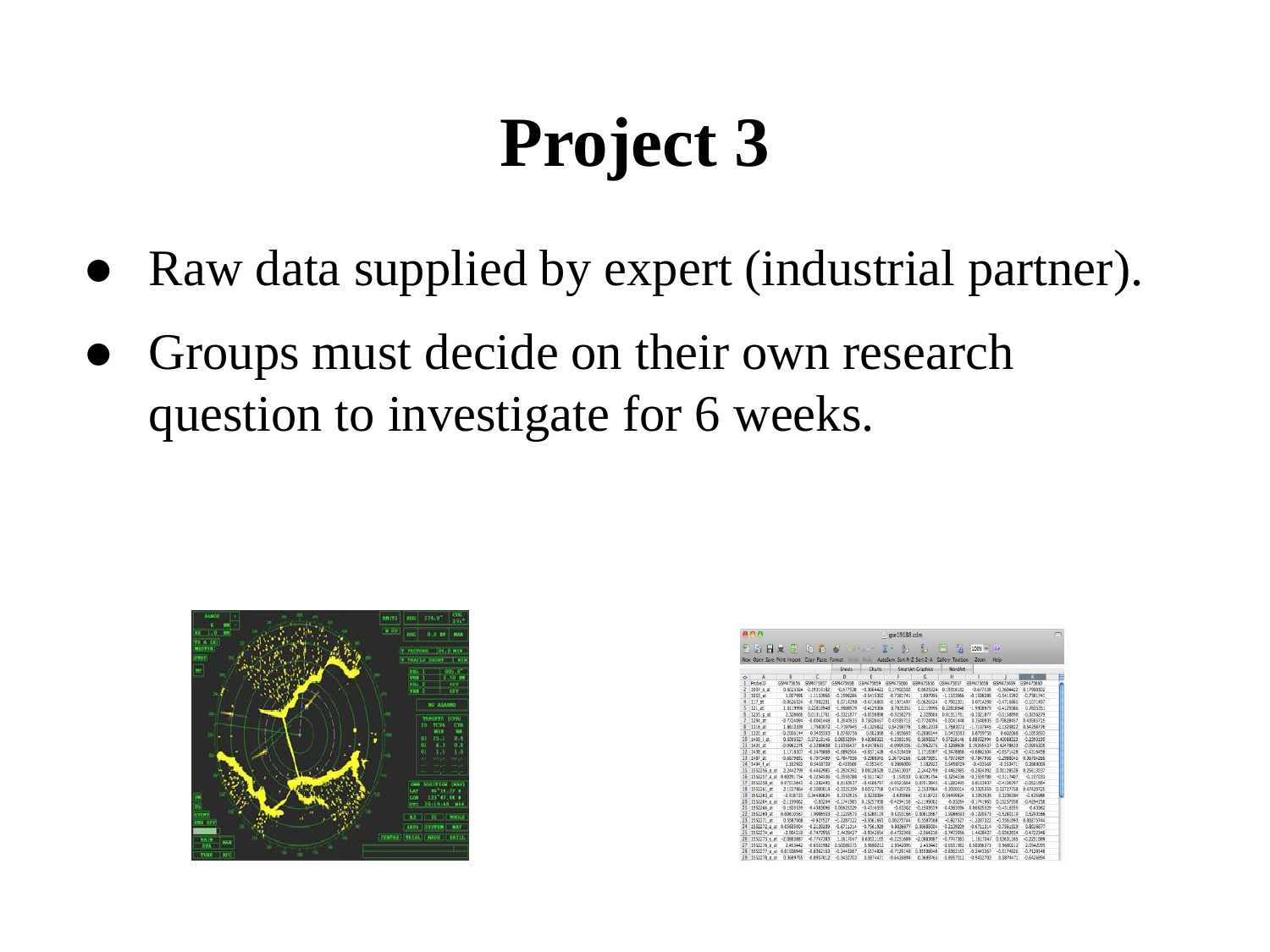# **Project 3**

- Groups are able to contact domain expert via e mail.
- Costing Procedure:
	- five free e mails to expert;
	- each additional e mail brings the report deadline forward by one day.



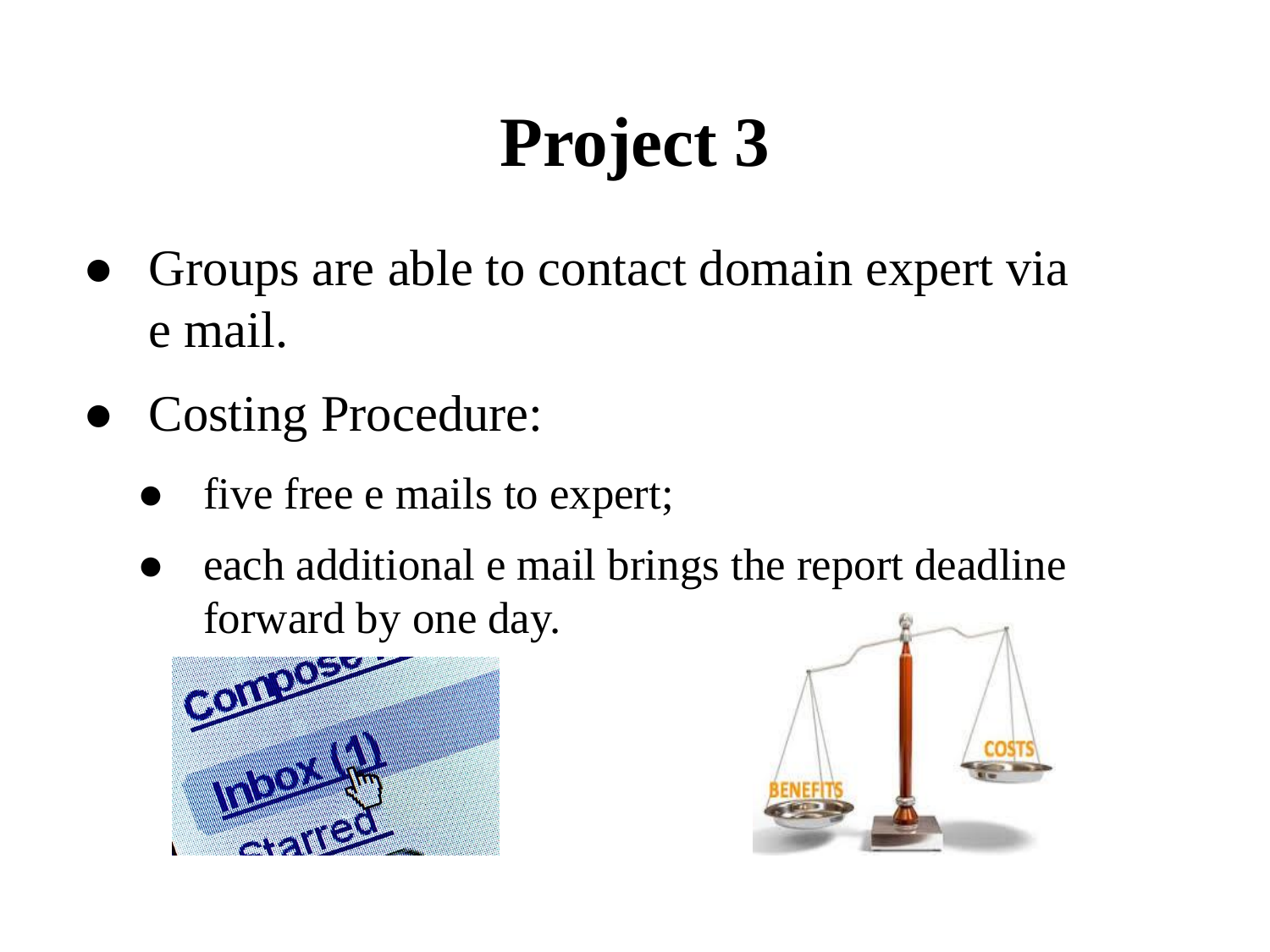### **Student Reactions**

- Panic!
- Previous projects started with an initial skills discussion. Here, decision making went out the window.
- Time with expert used up asking about accessing the data.
- Had to be prompted on bigger issues e.g. scope and radar knowledge.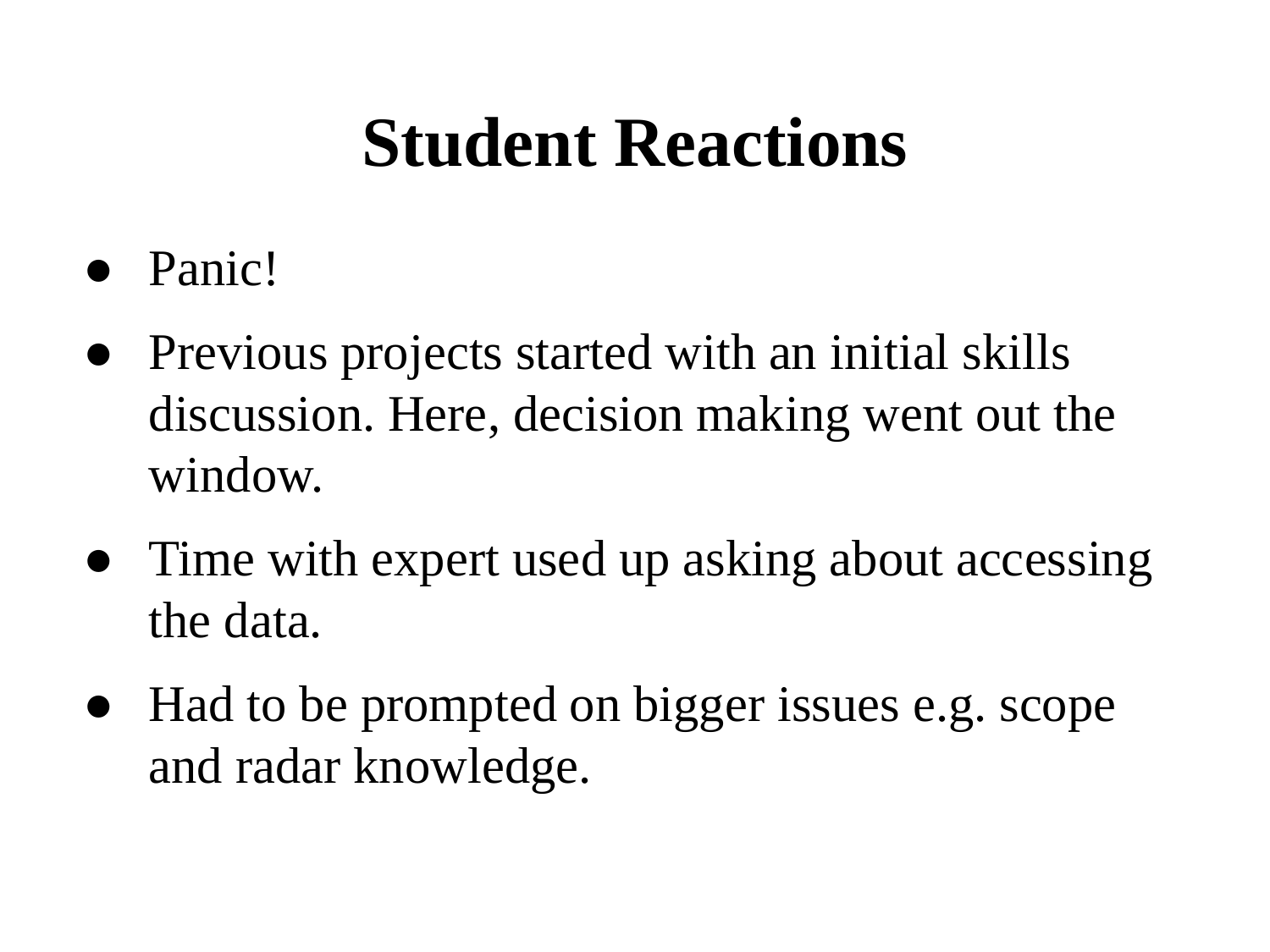# **Expert Reflections**

- Initial questions were unfocused (e.g. did not reference relevant frames of data).
- Most e mail questions easy to answer briefly. In these circumstances, a charge was not applied to the e mail response.
- Some e mails used just for checking accuracy of calculations.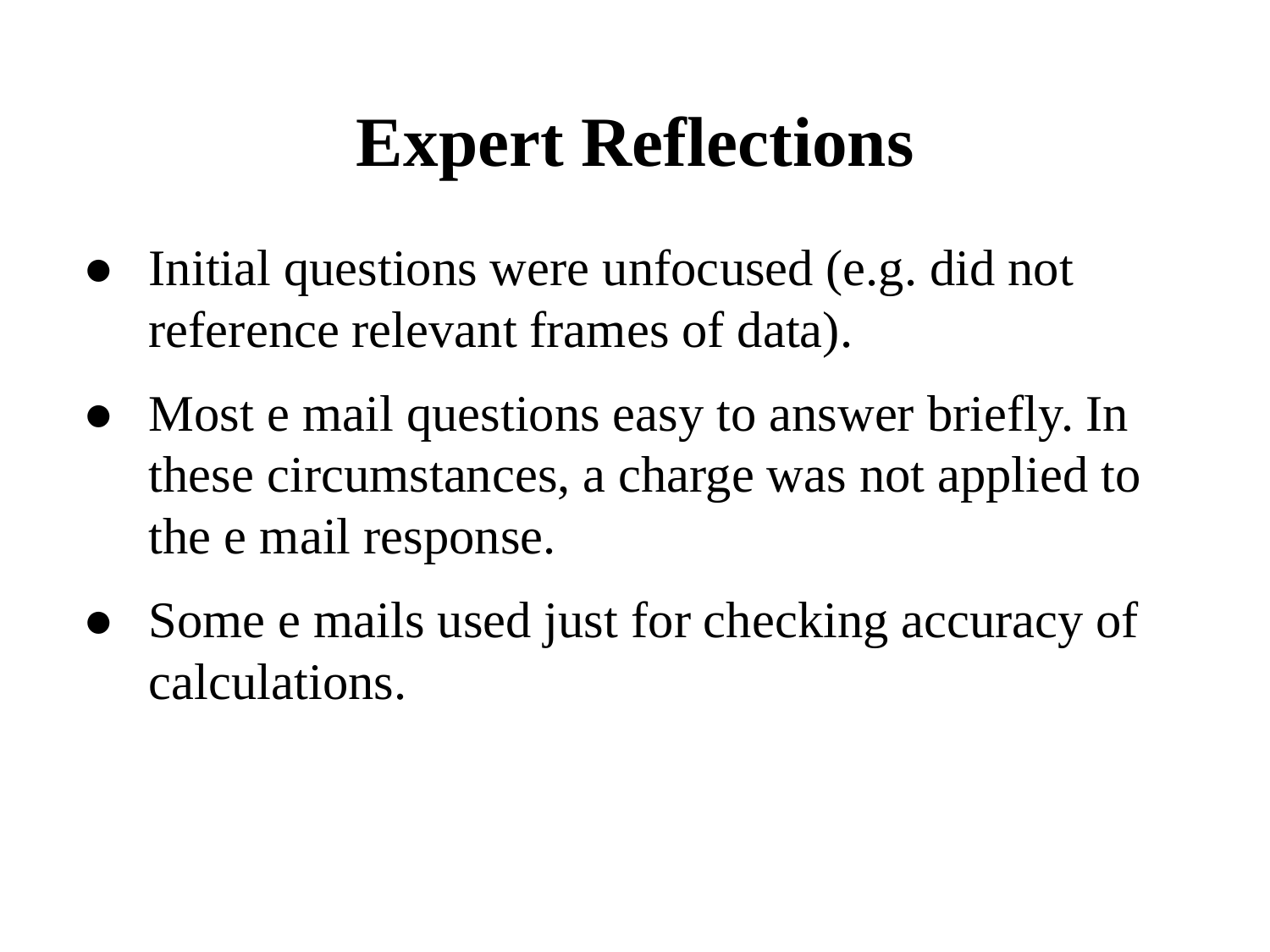# **Expert Reflections**

- Reluctance to approach the expert because of the cost (severely damaging to some groups)
- Collaboration between groups was encouraged and was successful where it did occur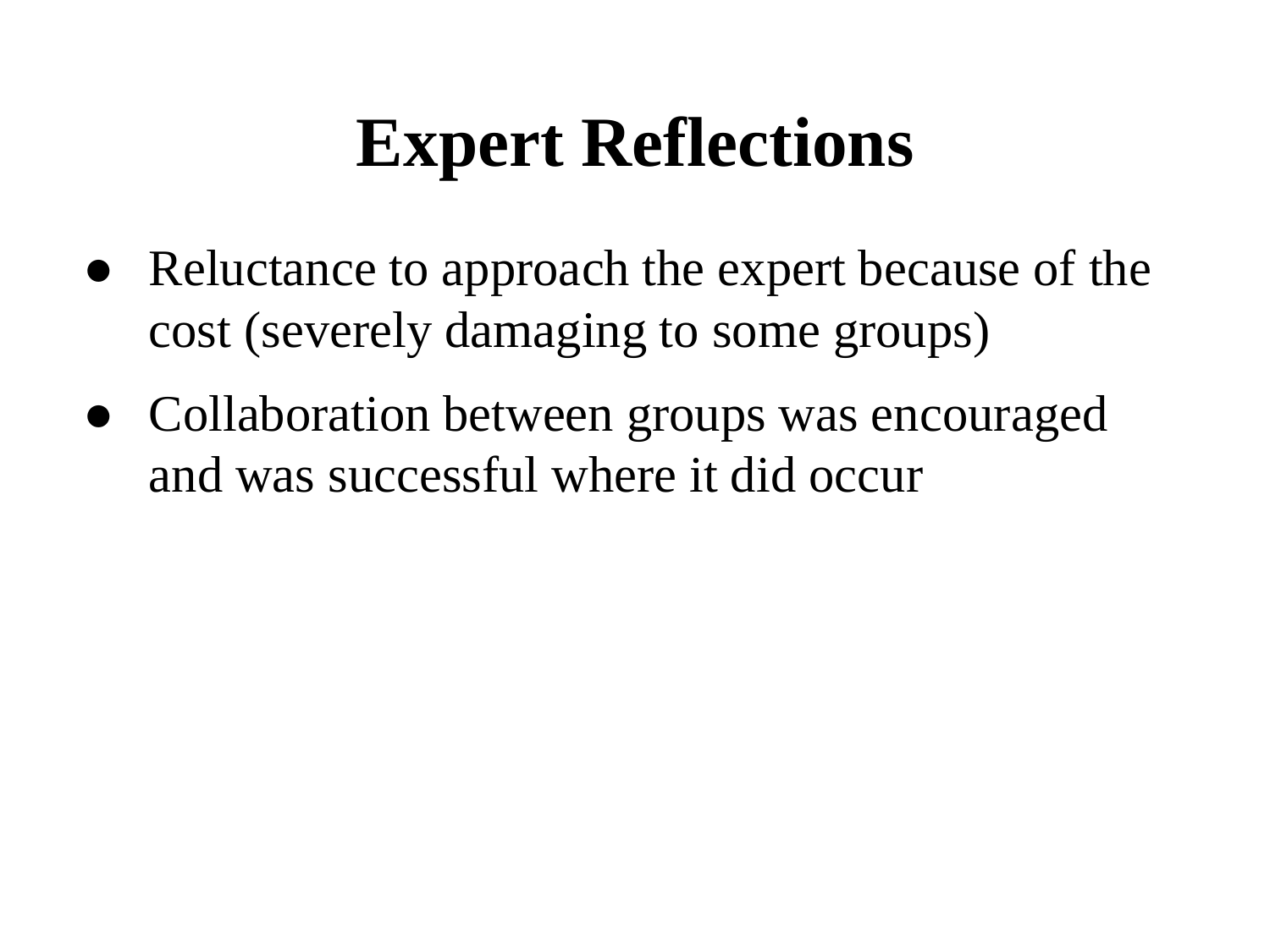### **Lecturer Reflections**

- Timing of the project (3 of 3) is crucial
- E mail costing procedure useful in an employability module.
	- Simulates sparse availability of domain expert
	- Student show perseverance rather than just giving up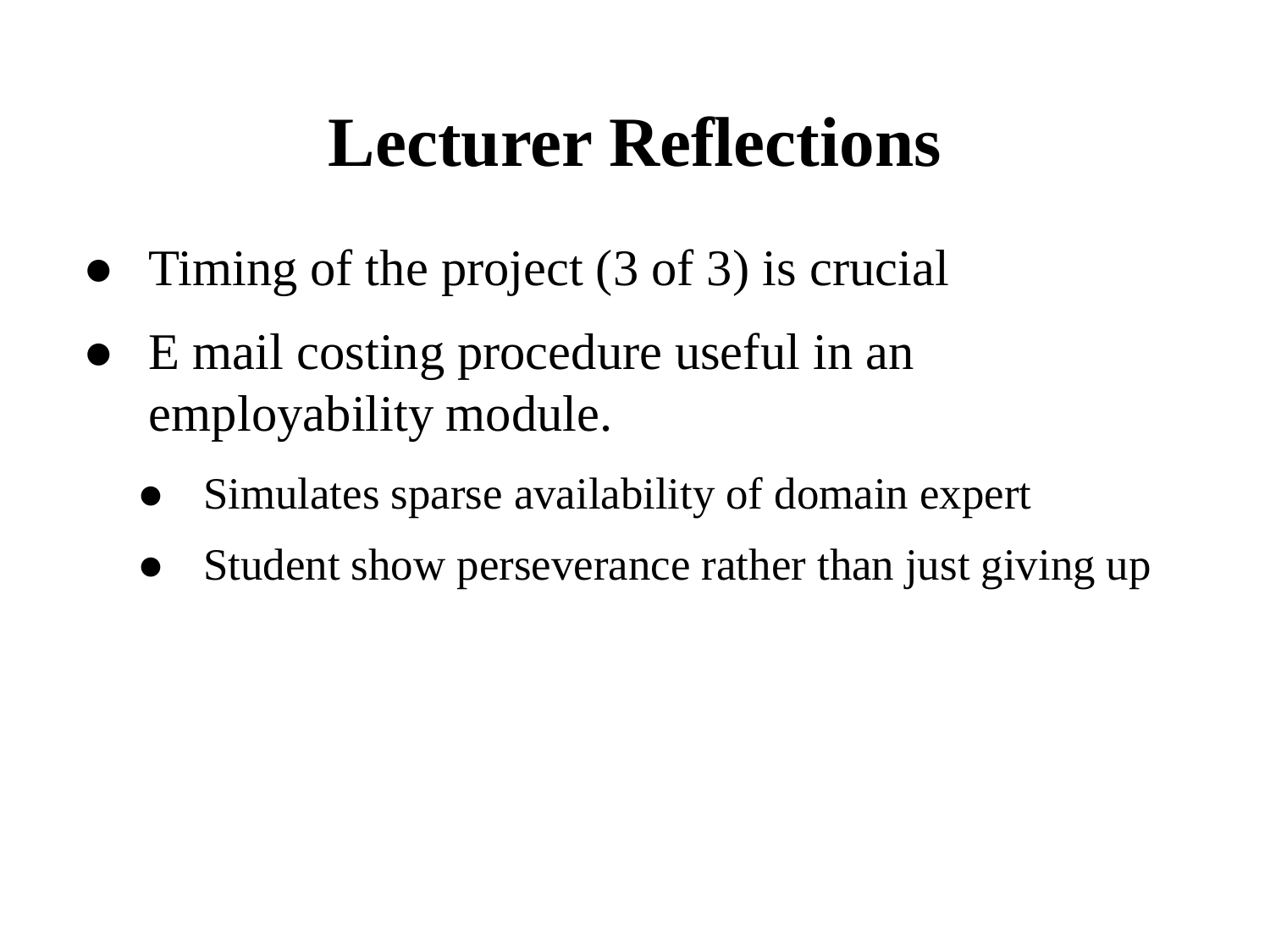### **Lecturer Reflections**

- Questions to domain expert became well thought out and focused
- Lecturer takes on motivational / bridging role
- "Support" here means encouraging and allowing students to enhance their professional skills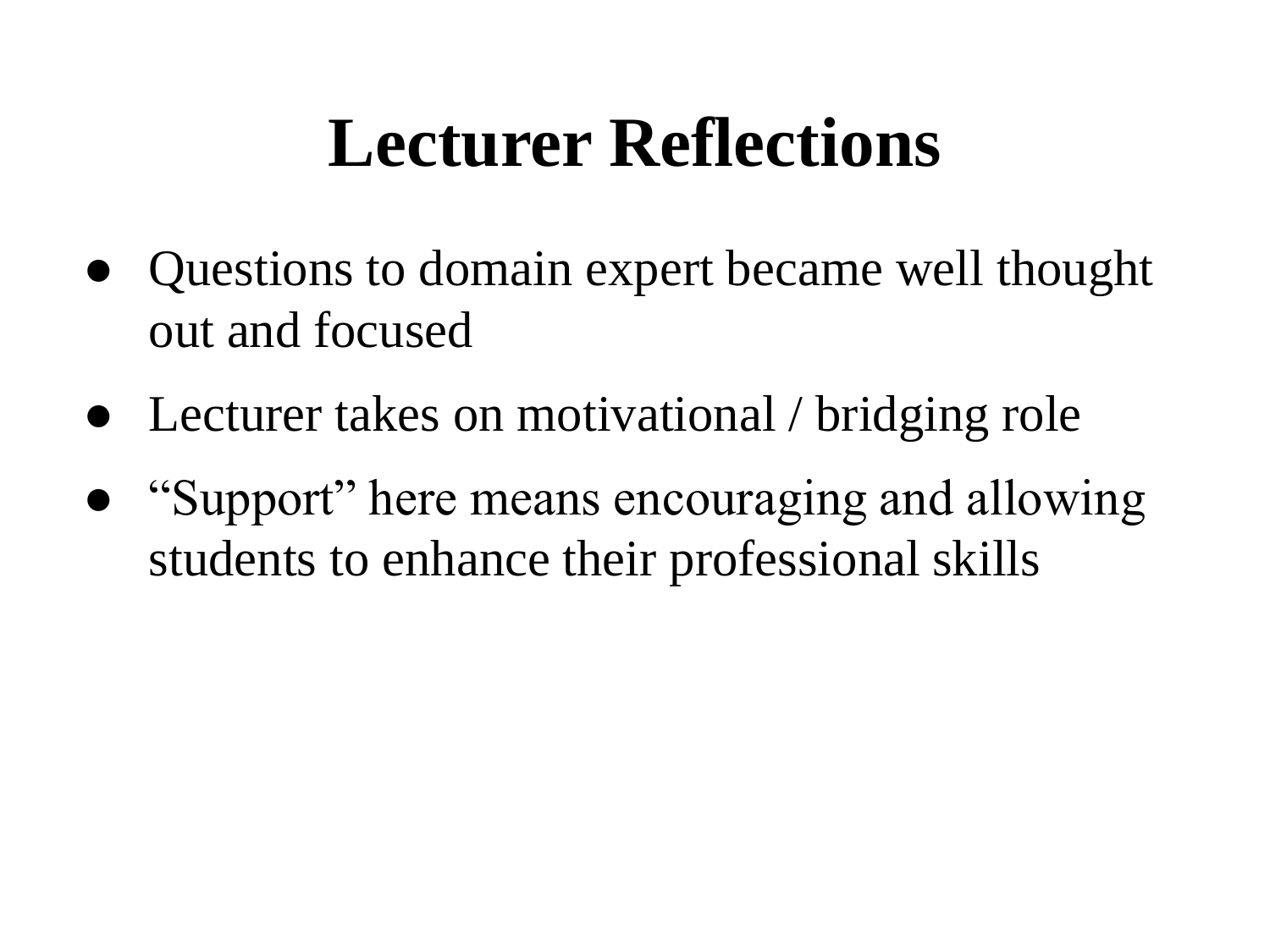#### **Student feedback**

Second and Third Years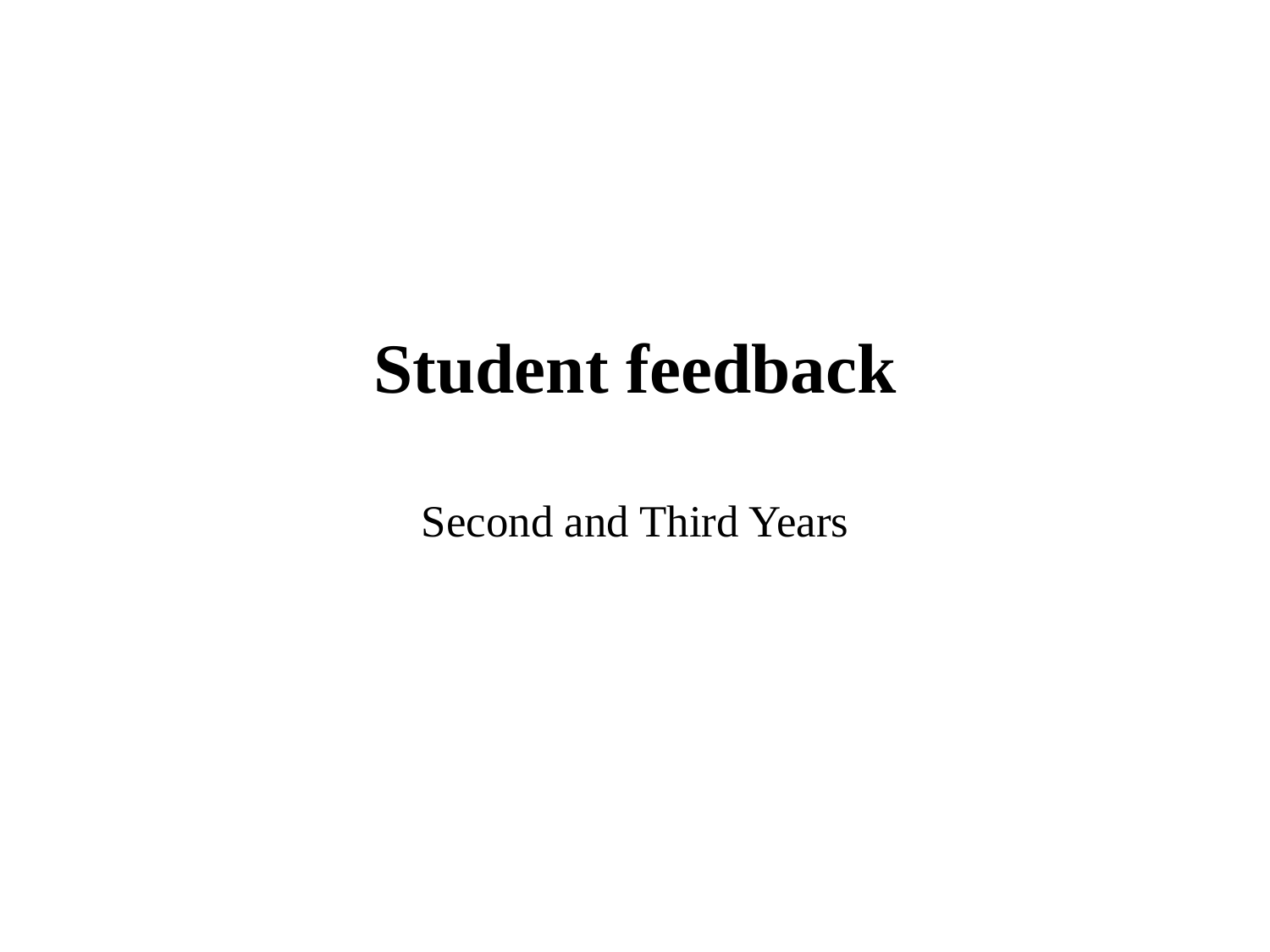### **Student Reflections**

- "I think only having 5 e mails per group was actually a good idea since it stopped us giving up on the problem and asking for help when we could solve it ourselves. In addition, it enabled us to experience what it would be like working for a business and to decide when it would be appropriate to contact the client."
- "although originally I thought the project was unrealistic and that it was unfair to leave the groups with very little guidance, I think that it was a valuable learning experience that enabled me to choose the method for working and the way in which to approach it."
- "I think our group should have asked more questions at the beginning (of project 3) to gain a greater understanding, which would enable us to meet the demands of our client more closely and add more depth to our research."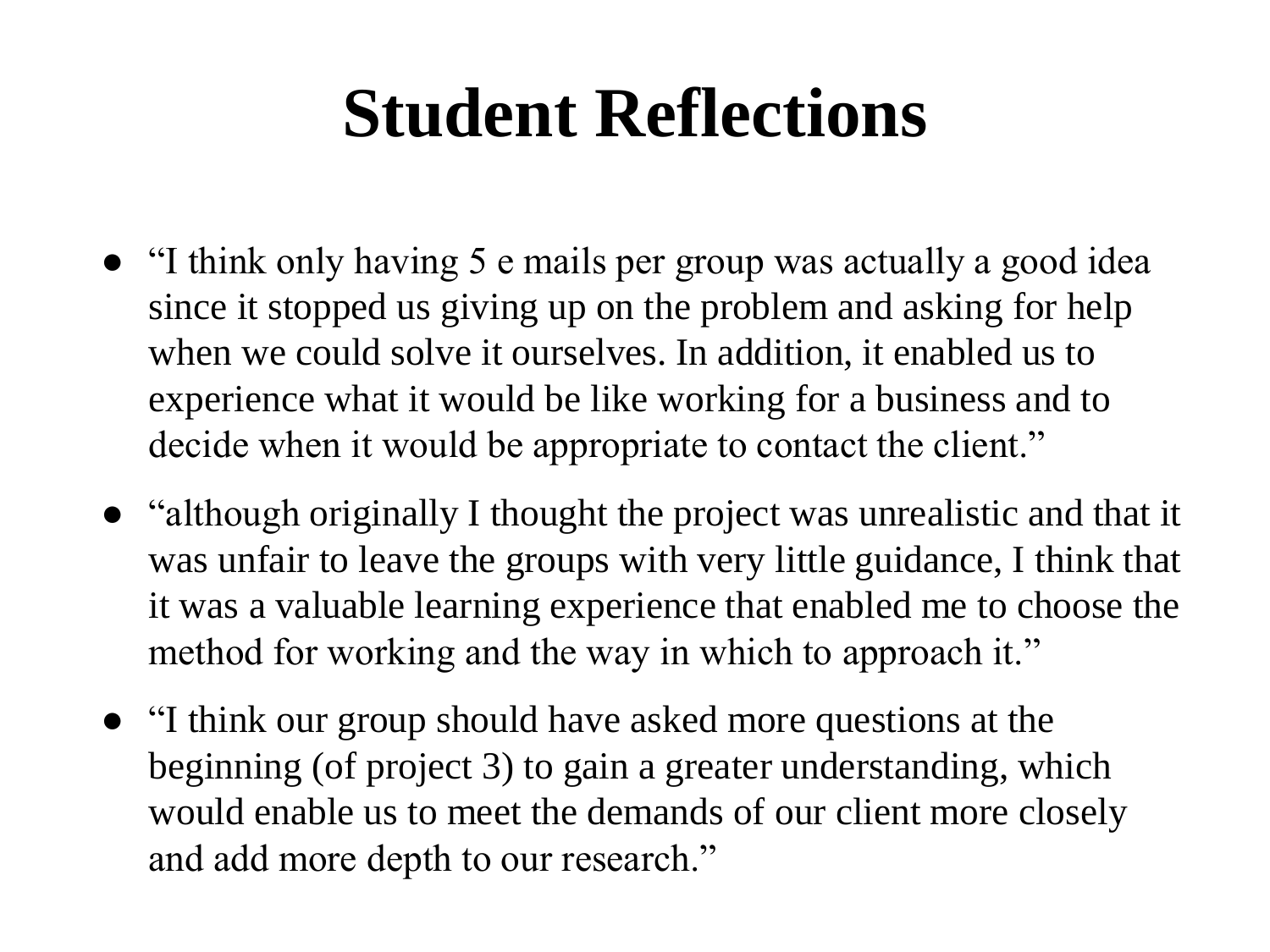### **Student Reflections**

- "With project two when we found a problem we simply asked the appropriate person for help, as we might expect to in a real world scenario, so we can easily move on to reach our goal within the task. This meant the project (project 2) ran much smoother and felt much more realistic."
- "If a problem arises that hasn't been met before it is likely that it will be up to you alone to find an answer. This could require extensive research, or trying many different methods, something which university struggles to simulate as it doesn't quite fit in the structure of education."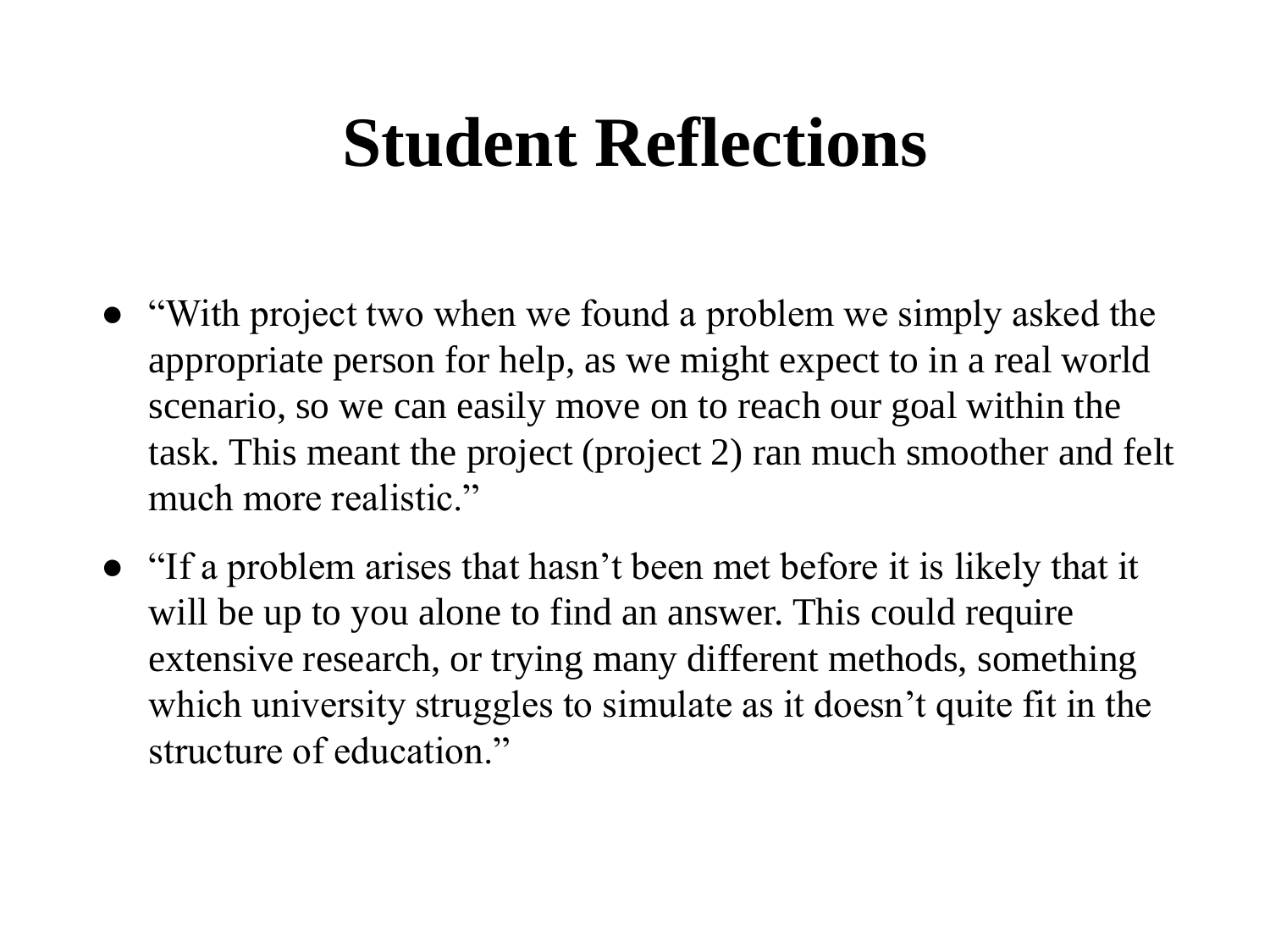#### **Future Plans**

- Cut down time for the project.
- Emphasise the importance of group planning and decision making.
- Cut down number of free contact e mails.
- Incorporate other methods of interaction.
- Formal evaluation of impact.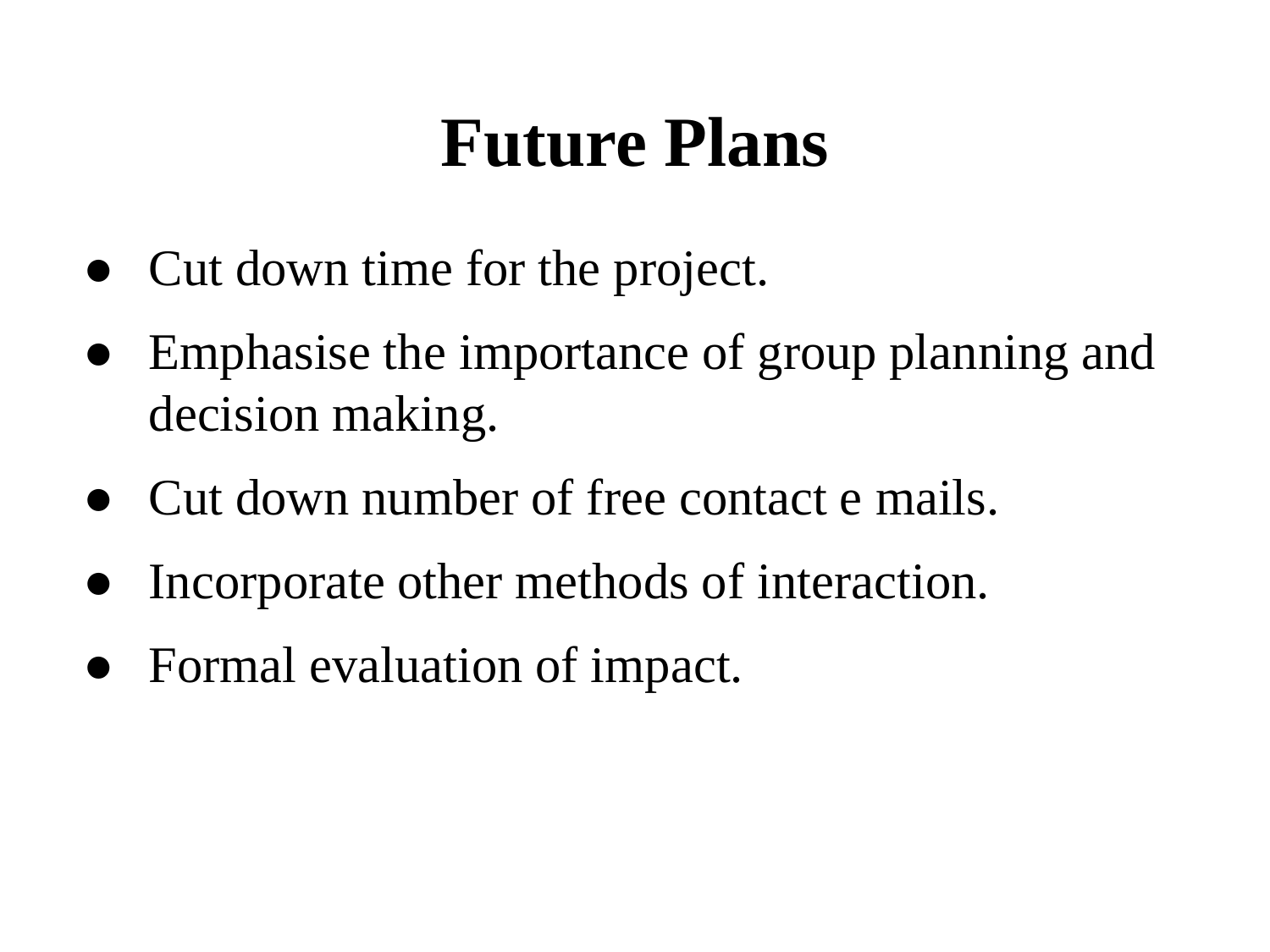# **End on a happy note**

- Plenty of this:
	- "The module has taught me so many things that no other maths module can teachs us so I would definilty recommend it to others" (2012 student).
	- "I have definitely increased in confidence" (2012 student).
	- "Covering a wide range of topics was very useful as there are so many sectors where mathematicians are utilised. Being able to get a taste of some of these matters helped me to see how we can apply a wide range of what we've learnt at university rather than following the general consensus of 'when will I ever need to use this after the exam?"" (2013 student).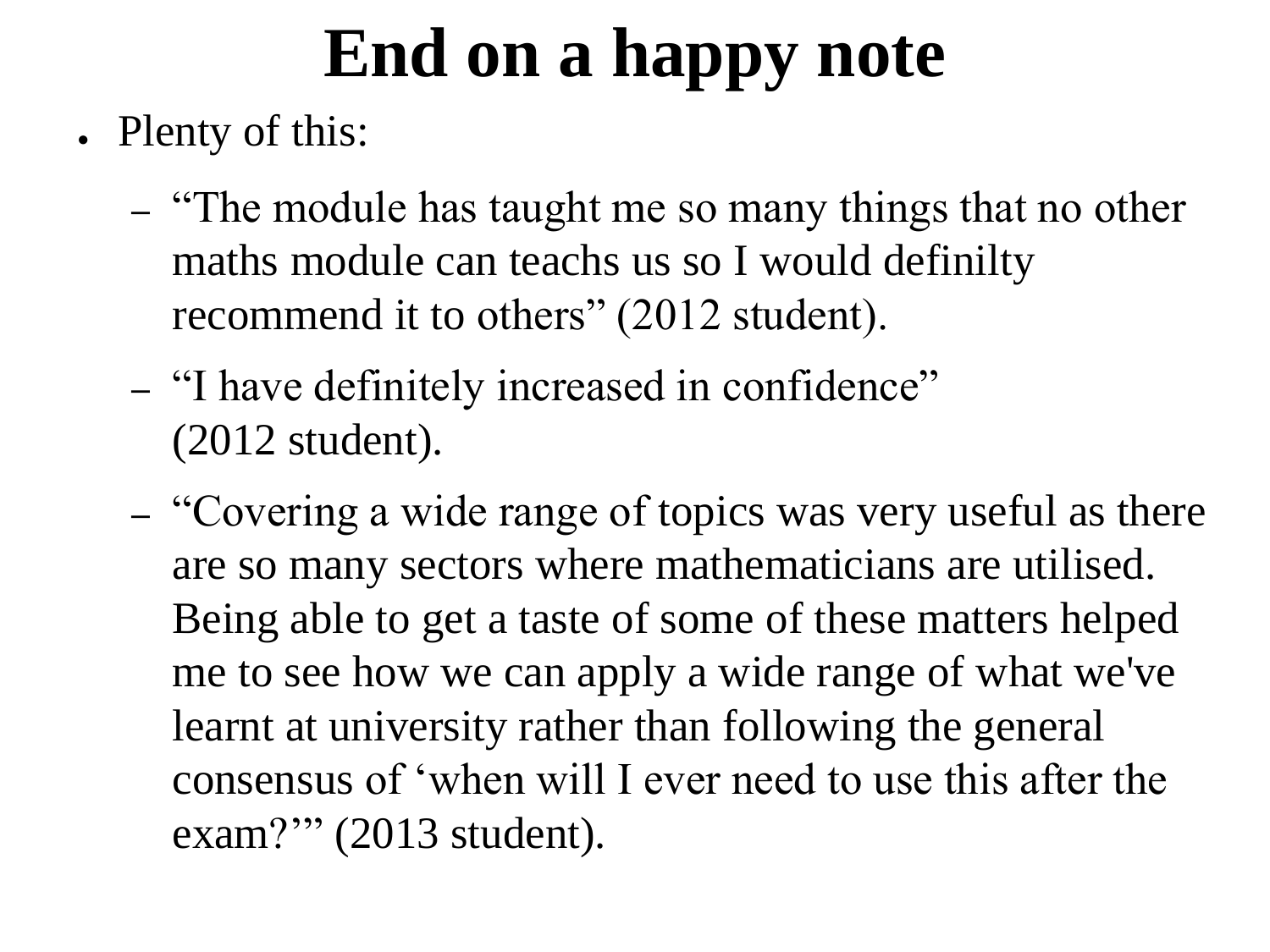### **References**

- Benjamin, O., Homer, M., Lawry, J. and Rossiter, J. (2012) "Industrial Problem Solving for Higher Education Mathematics." In J. Waldock and P. Rowlett, eds. *Employer Engagement in Undergraduate Mathematics*. Maths, Stats and OR Network, pp 23-25.
- Chadwick, E., Sandiford, K. and Percy, D. (2011) Assessing student teams developing mathematical models applied to business and industrial mathematics. *MSOR Connections*, Vol. 11 (No. 3):22-24.
- Chadwick, E., Waldock, J., Bradshaw, N., Orpin, L., McNulty, D., Singh, M., Haydock, T., Ellis, C., Rowlett, P. and Steele, N. (2012) "How realistic is work-related learning, and how realistic should it be?" In J. Waldock and P. Rowlett, eds. *Employer Engagement in Undergraduate Mathematics*. Maths, Stats and OR Network, pp 47- 51.
- Challis, N., Gretton, H., Houston, K. and Neill, N. (2002) "Developing transferable skills: preparation for employment." In P. Kahn and J. Kyle, eds. *Effective Learning and Teaching in Mathematics & its Applications*. Kogan Page, pp 79-91.